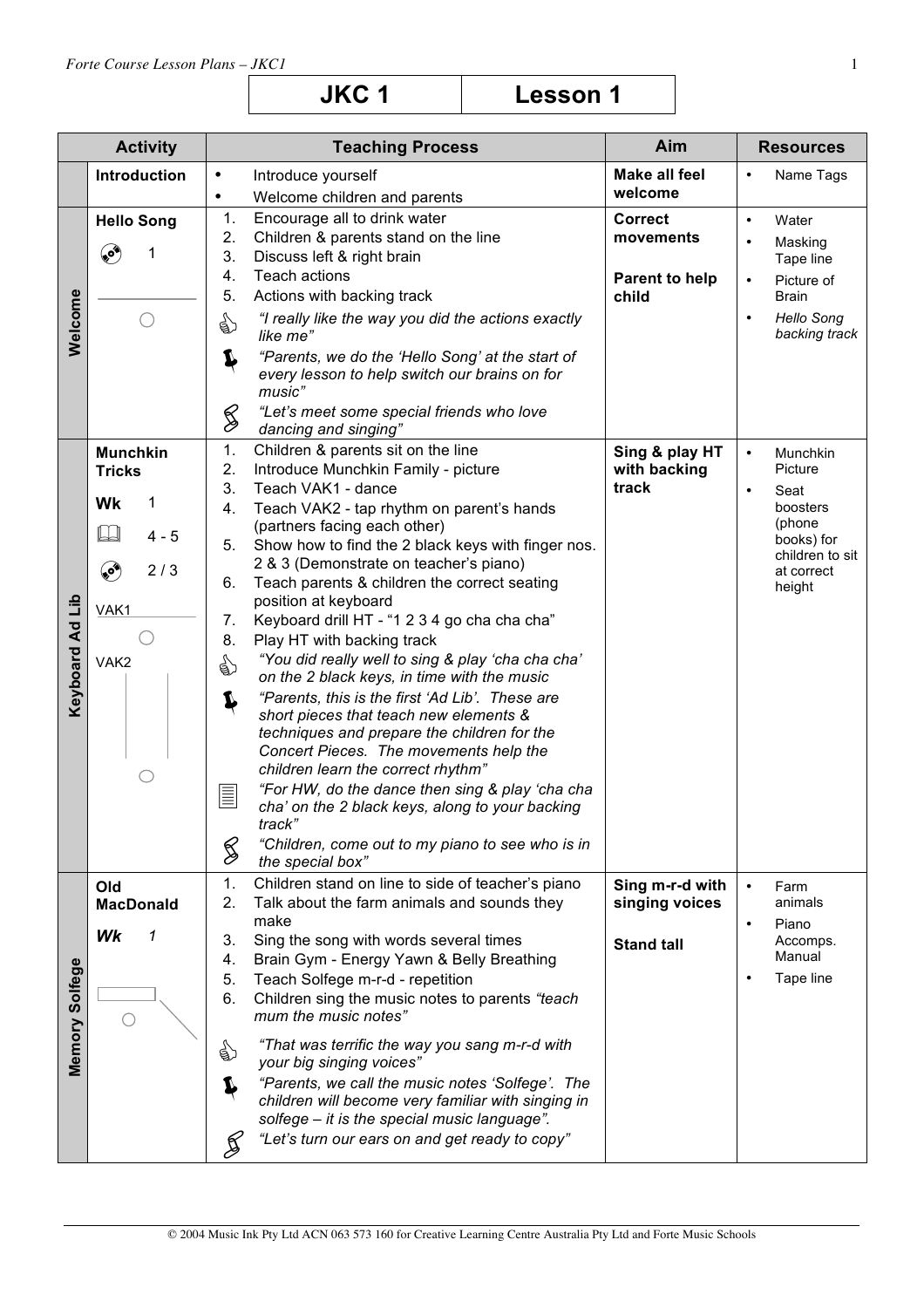| Ear Solfege<br>Βy | <b>By Ear</b><br><b>Solfege</b><br>P                                                 | Brain Gym - The Thinking Cap<br>1.<br>Cdddd/drm/m/mmm/mrd  <br>2.<br>(Wk 1 - all by imitation)<br>$Cddr rrm mrm mrd*  $<br>3.<br>(*Try last m r d 'By Ear')<br>"You were very good listeners and copied my<br>☝<br>singing well"<br>"Parents, eventually the children will be able to<br>J<br>sing the notes 'By Ear'.<br>"Bring mum/dad to the middle and we'll all learn<br>Š<br>some more music notes"                                                                                                                                                                                                                                                                                                                                                                                                                                                                                                                                                                                                    | <b>Copy Teacher</b><br>Learn 'By Ear<br>Solfege'<br>process                                                          |
|-------------------|--------------------------------------------------------------------------------------|--------------------------------------------------------------------------------------------------------------------------------------------------------------------------------------------------------------------------------------------------------------------------------------------------------------------------------------------------------------------------------------------------------------------------------------------------------------------------------------------------------------------------------------------------------------------------------------------------------------------------------------------------------------------------------------------------------------------------------------------------------------------------------------------------------------------------------------------------------------------------------------------------------------------------------------------------------------------------------------------------------------|----------------------------------------------------------------------------------------------------------------------|
| Song<br><b>Do</b> | 'Do' Song<br>(Body<br><b>Solfege</b><br>Song)                                        | 1.<br>Children & parents stand in a circle<br>2.<br>Teach 'Do' song with actions - do 2 times<br>3.<br>Then with Teacher's piano accomp (If they can<br>do without teacher's help)<br>"That was very good how you remembered<br>☝<br>where the notes live on your body"<br>"Parents, this song helps the children relate the<br>Ļ<br>notes with pitch - low to high"<br>"We're going for a walk in the rainforest, children<br>$\mathcal{G}% _{0}^{(n)}:=\mathcal{G}_{0}^{(n)}$<br>& parents sit on the line please"                                                                                                                                                                                                                                                                                                                                                                                                                                                                                         | Sing solfege &<br>do actions                                                                                         |
| Keyboard Ad Lib   | <b>Rainforest</b><br><b>Walk</b><br>Wk<br>1<br>$\Box$<br>$\overline{7}$<br>کې<br>4/5 | 1.<br>Children & parents sit on the line<br>2.<br>Discuss picture of Rainforest; Put walking shoes<br>on, hat, pack camera etc.<br>VAK words<br>3.<br>VAK solfege (Dinosaur's name is 'Do')<br>4.<br>5.<br>Prepare RH thumb action (Finger prep)<br>Show where 'Do' lives on teacher's piano<br>6.<br>7.<br>Keyboard drill - teacher plays piano accomp.<br>(Check children's seating position)<br>8.<br>Play RH with backing track accomp.<br>"You were very good at playing 'Do' with your<br>☝<br>thumb in time to the music"<br>"Parents, this Ad Lib is teaching the first white<br>Ļ<br>key 'do'. Remind your child to sing as they play,<br>this will help with playing correct rhythm. The<br>actions will help the children play the correct<br>rhythm"<br>"Do the actions, then sing & play d-d-d using RH<br>$\equiv$<br>thumb with backing track"<br>$\mathscr{G}$<br>"Parents & children come and join hands and<br>make a circle with me. Let's get ready for the<br><b>Mexican Hat Dance"</b> | Sit correctly at<br>Picture of the<br>$\bullet$<br>Rainforest<br>keyboard<br>Sing & play RH<br>with backing<br>track |
| Ensemble          | <b>Mexican Hat</b><br><b>Dance</b><br>Wk<br>1<br>9<br>ی<br>6/7                       | Children & parents stand in a circle<br>1.<br>Show picture; Put Mexican Hat in centre<br>2.<br>3.<br>Teach dance (VAK), do 2 times<br>"You were very good at clapping and stamping<br>€<br>the rhythms for our Mexican Hat Dance"<br>"Parents, this dance will help the students learn<br>Ļ<br>the rhythms for this ensemble"<br>" At home, teach someone the Mexican Hat<br>E<br>Dance along to the music on your backing track"<br>S<br>"Let's have a rest after all that dancing -<br>everyone sit down on the floor."                                                                                                                                                                                                                                                                                                                                                                                                                                                                                    | Sing & do<br>Picture of<br>$\bullet$<br>actions with<br>Hat People<br>backing track<br>Mexican Hat<br>$\bullet$      |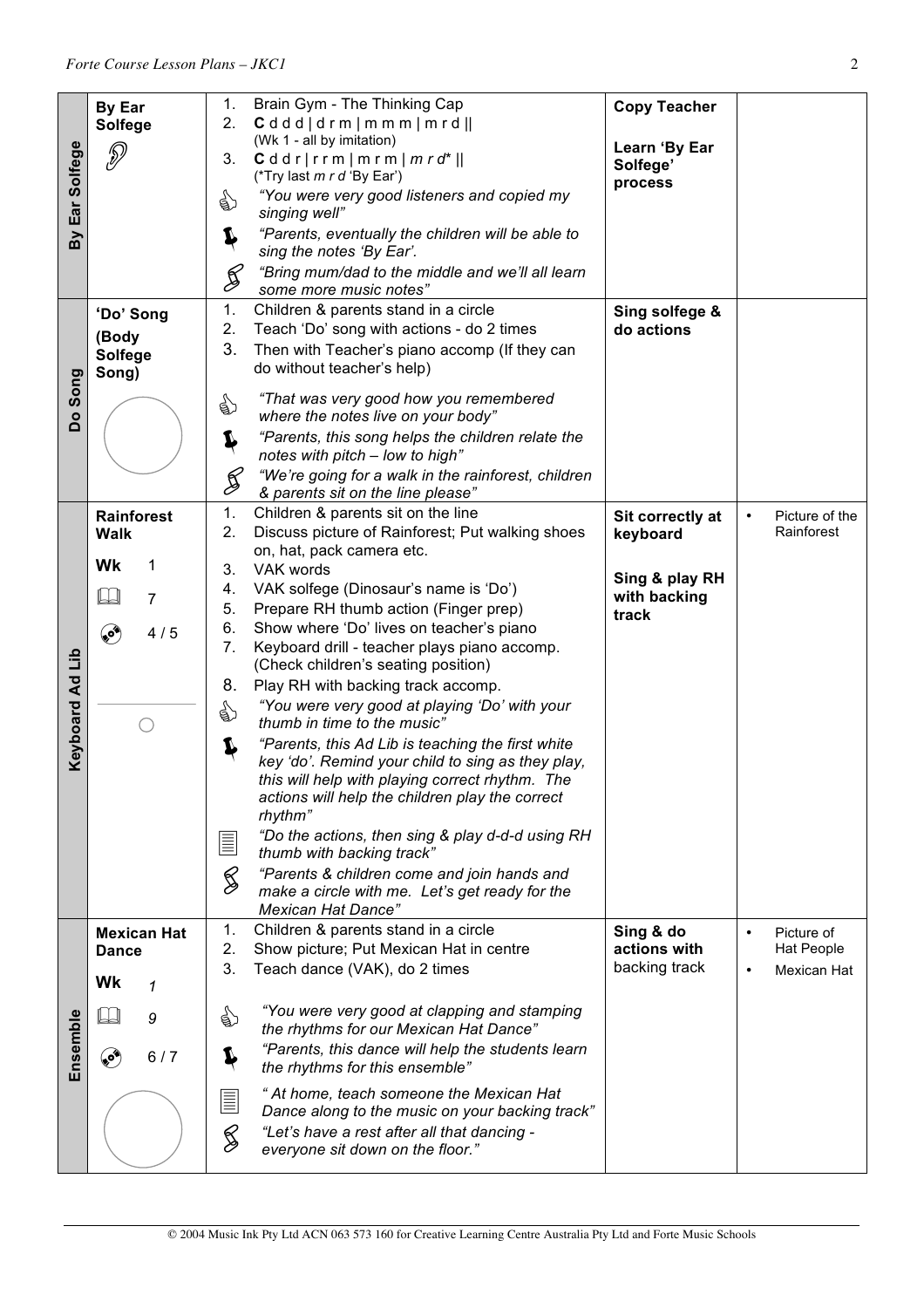| Fun Book           | <b>Fun Book</b><br><b>Tapping</b><br>Song<br>$2 - 5$                                   | Children & parents sit in a circle<br>1.<br>2.<br>Parents trace their child's hands (Fun Bk or<br>photocopy)<br>Play LH/RH games<br>3.<br>Give parents stickers to put on children's RH<br>4.<br>fingernails (nos. $1 - 5$ )<br><b>Teach Tapping Song RH</b><br>5.<br>6.<br>Children take stickers off and put on traced RH<br>"I liked the way you remembered all the numbers<br>☝<br>for each finger"<br>"Parents, finger games can be played at home<br>J<br>away from the keyboard"<br>"Play LH/RH games & play finger number<br>$\equiv$<br>games"<br>$\frac{2}{2}$<br>"Come out to the piano to sing goodbye" | <b>Reinforce</b><br>LH/RH<br>Learn finger<br>numbers | Paper/<br>$\bullet$<br>Fun Book<br>Pencils/<br>$\bullet$<br><b>Texters</b><br>Small round<br>$\bullet$<br>coloured<br>stickers with<br>finger nos. 1-<br>5 written on |
|--------------------|----------------------------------------------------------------------------------------|---------------------------------------------------------------------------------------------------------------------------------------------------------------------------------------------------------------------------------------------------------------------------------------------------------------------------------------------------------------------------------------------------------------------------------------------------------------------------------------------------------------------------------------------------------------------------------------------------------------------|------------------------------------------------------|-----------------------------------------------------------------------------------------------------------------------------------------------------------------------|
| Song               | <b>Music</b><br><b>Munchkins</b><br>3<br>ەي<br>1                                       | <b>Extra Activity</b><br>Children & parents stand on the line<br>1.<br>Teach actions for chorus<br>2.<br>3.<br>Sing the Song with actions (Keep the beat eg. tap<br>knees for verses)                                                                                                                                                                                                                                                                                                                                                                                                                               | <b>Fun</b>                                           | Backing<br>$\bullet$<br><b>Track</b>                                                                                                                                  |
| Goodbye Activities | Home<br>$\equiv$<br><b>Practice</b><br>Plan<br>$\sqrt[3]{\frac{1}{2}}$ Goodbye<br>Song | Give each parent/child a Home Practice Plan<br>$\bullet$<br>Explain that children will receive a Home Practice<br>$\bullet$<br>Plan every lesson.<br>Children come to piano<br>$\bullet$<br>Sing Goodbye Song<br>٠                                                                                                                                                                                                                                                                                                                                                                                                  |                                                      | Home<br>$\bullet$<br>Practice<br>Plans                                                                                                                                |
|                    | <b>Stickers</b>                                                                        | Show children where to put stickers in Fun Book<br>٠<br>Give each child a sticker, at the door as they<br>٠<br>leave                                                                                                                                                                                                                                                                                                                                                                                                                                                                                                |                                                      | Munchkin<br>$\bullet$<br><b>Stickers</b>                                                                                                                              |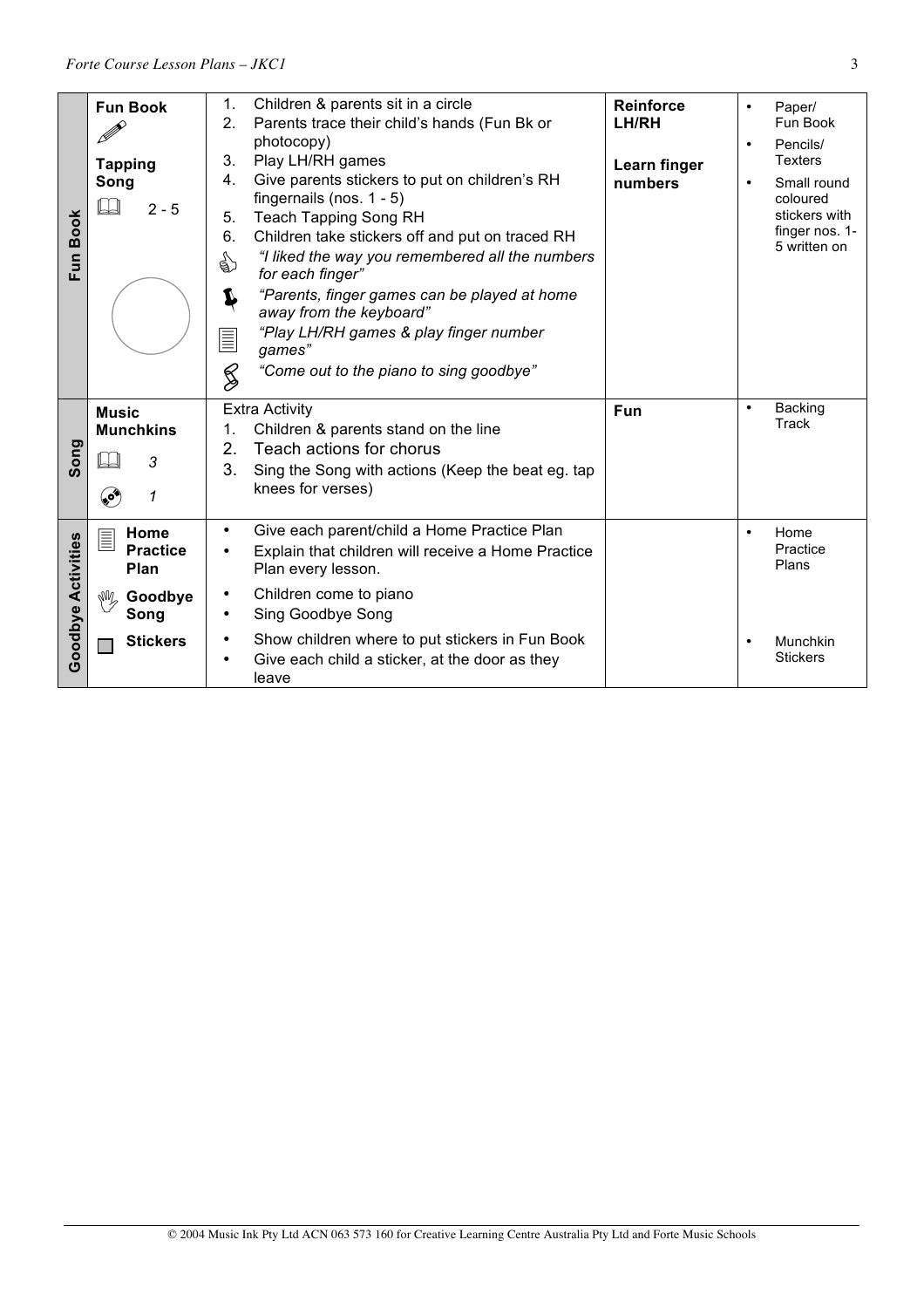| <b>JKC1</b> | <b>Lesson 2</b> |
|-------------|-----------------|
|-------------|-----------------|

|                          | <b>Activity</b>                                                                           | <b>Teaching Process</b>                                                                                                                                                                                                                                                                                                                                                                                                                                                                                                                                                                                                                                                                                                                                                                                                                                                                                                             | Aim                                                                                                                           | <b>Resources</b>                                                                                        |
|--------------------------|-------------------------------------------------------------------------------------------|-------------------------------------------------------------------------------------------------------------------------------------------------------------------------------------------------------------------------------------------------------------------------------------------------------------------------------------------------------------------------------------------------------------------------------------------------------------------------------------------------------------------------------------------------------------------------------------------------------------------------------------------------------------------------------------------------------------------------------------------------------------------------------------------------------------------------------------------------------------------------------------------------------------------------------------|-------------------------------------------------------------------------------------------------------------------------------|---------------------------------------------------------------------------------------------------------|
|                          | Introduction                                                                              | $\bullet$<br>Introduce yourself to new children & parents<br>Welcome new children and parents<br>$\bullet$                                                                                                                                                                                                                                                                                                                                                                                                                                                                                                                                                                                                                                                                                                                                                                                                                          | <b>Make all feel</b><br>welcome                                                                                               | Name Tags<br>$\bullet$                                                                                  |
| Welcome                  | <b>Hello Song</b><br>۵                                                                    | 1.<br>Encourage all to drink water<br>2.<br>Children and parents on the line<br>3.<br>Show picture of Brain<br>4.<br><b>Teach actions</b><br>5.<br>Actions with backing track<br>"You watched carefully and did the actions<br>☝<br>exactly like me"<br>"Parents, the Cross Crawl action helps improve<br>Ļ<br>coordination"<br>S<br>"Do you remember our friends, the Music<br>Munchkins?                                                                                                                                                                                                                                                                                                                                                                                                                                                                                                                                          | <b>Correct</b><br>movements<br><b>Parent to</b><br>assist child                                                               | Hello Song<br>$\bullet$<br>backing track<br>Picture of<br>$\bullet$<br><b>Brain</b>                     |
| di<br><b>Keyboard Ad</b> | <b>Munchkin</b><br><b>Tricks</b><br>$\overline{2}$<br>Wk<br>$\Box$<br>$4 - 5$<br>۴<br>2/3 | 1.<br>Children & parents stand on line<br>2.<br>Show Munchkin picture<br>3.<br>VAK1 dance and say 'cha cha cha'<br>4.<br>Prepare playing action - VAK2<br>5.<br>Show new students how to find the 2 black keys<br>with finger nos. 2 & 3<br>Reinforce correct seating position<br>6.<br>7.<br>Keyboard drill<br>8.<br>Play HT with backing track<br>9.<br>Demonstrate playing higher & lower 8ves<br>10. Cue students to play RH/LH, high & low with<br>backing track<br>"You did really well to find the right notes & play<br>☝<br>'cha cha cha' at different places on your<br>keyboard"<br>"Parents, in this piece the children are learning<br>Ļ<br>to locate the black key patterns quickly and also<br>listen for cues"<br>"At home, do the dance first, then sing and play<br>$\equiv$<br>'cha cha cha' along to your backing track"<br>$\bigotimes$<br>"Children, come out to my piano to see who is<br>on the farm today" | <b>Correct</b><br><b>Seating</b><br><b>Position</b><br>Sing & play HT<br>the backing<br>track<br>Play RH/LH,<br>high/low 8ves | Munchkin<br>$\bullet$<br>Picture<br>Seat<br>$\bullet$<br>boosters for<br>correct<br>seating<br>position |
| Memory Solfege           | Old<br><b>MacDonald</b><br>$\overline{2}$<br>Wk<br>∩                                      | Children stand on the line at the piano<br>1.<br>2.<br>Show farm animals and sing song (words)<br>3.<br>Brain Gym: Energy Yawn & Belly Breathing<br>4.<br>Sing words then Solfege $m r d$ – use repetition<br>"I liked the way you sang the notes with your<br>☝<br>lovely singing voices<br>"Parents, the children are learning to use their<br>T<br>singing voice as opposed to speaking voice"<br>"Let's turn our ears on and guess the notes"<br>≸                                                                                                                                                                                                                                                                                                                                                                                                                                                                              | <b>Stand tall</b><br><b>Sing solfege</b><br>with singing<br>voices                                                            | $\bullet$<br>Piano<br>Accomps.<br>Manual<br>Farm<br>$\bullet$<br>animals                                |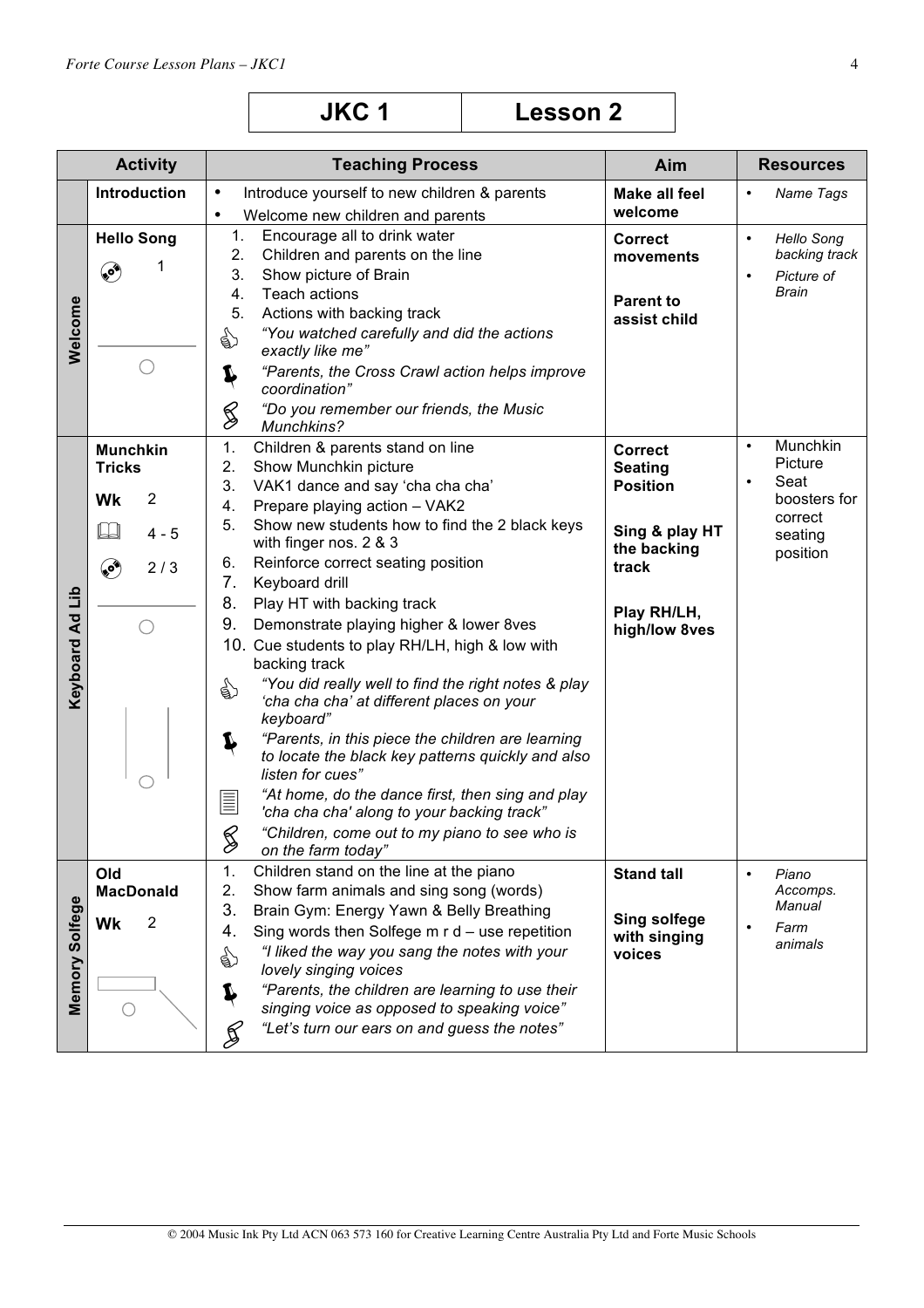|                         | Forte Course Lesson Plans - JKC1     |               |                                                                                                                                                                      |                                            |  |                             |  |  |
|-------------------------|--------------------------------------|---------------|----------------------------------------------------------------------------------------------------------------------------------------------------------------------|--------------------------------------------|--|-----------------------------|--|--|
| fege<br>နိ              | <b>By Ear</b><br><b>Solfege</b><br>D | 4.<br>6.<br>€ | Brain Gym - The Thinking Cap<br>5. $Cddd  drm  m m m  m r d   $ – Try By Ear first<br>$C dr d   dr m   m m r   r r d    - Try By Ear first$<br>"Very good listening" | Sing notes 'by<br>ear' on<br>teacher's cue |  | Piano<br>Accomps.<br>Manual |  |  |
| $\overline{\mathbf{a}}$ |                                      |               | "Parents, you can see how quickly the children<br>develop their pitch memory'<br>"Bring mum/dad to the middle and we'll all sing<br>the Do Song"                     |                                            |  |                             |  |  |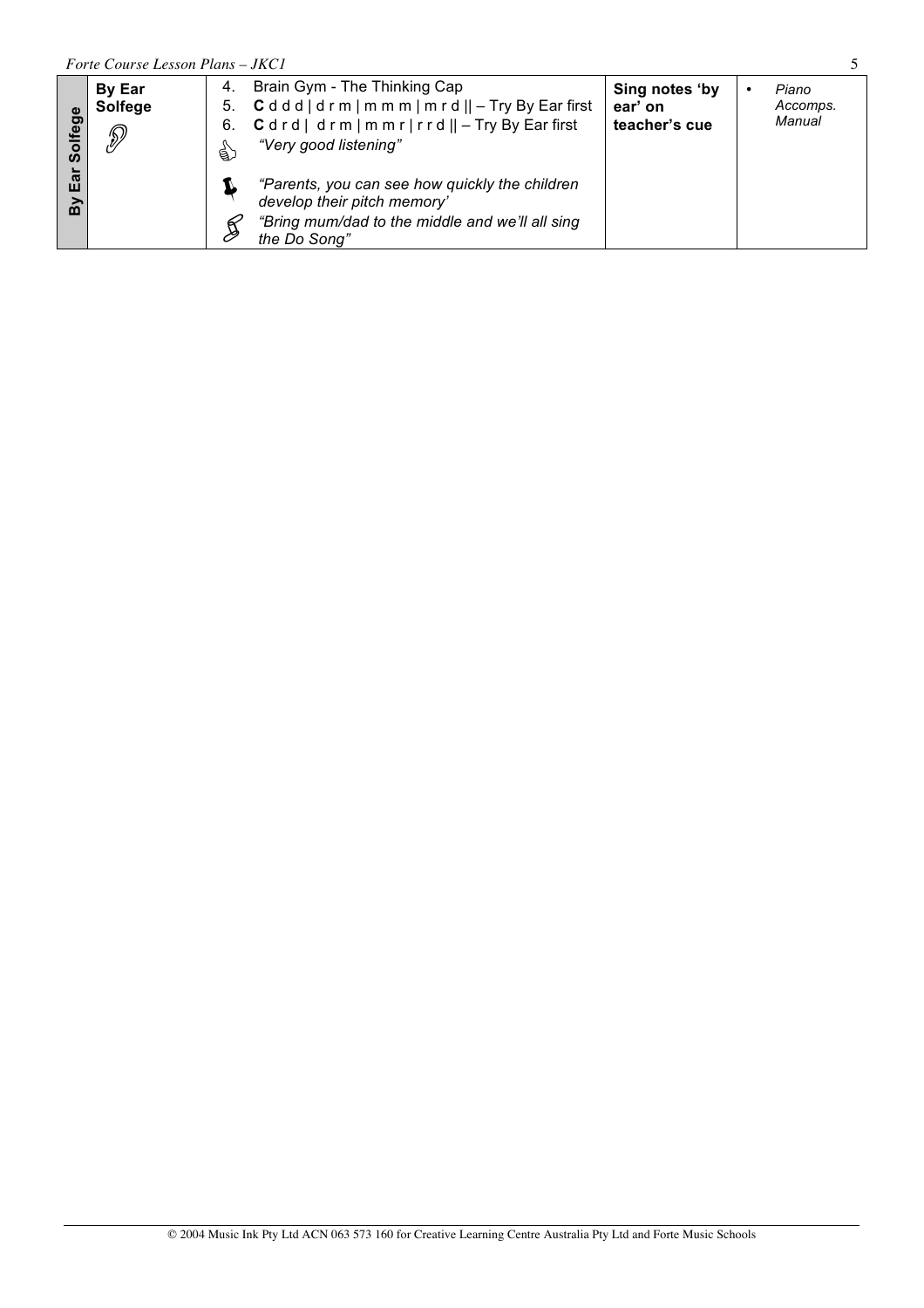|                 | 'Do' Song                | 4.            | Children & parents stand in a circle                                                                | Sing solfege &                 |                                         |
|-----------------|--------------------------|---------------|-----------------------------------------------------------------------------------------------------|--------------------------------|-----------------------------------------|
|                 |                          | 5.            | Do the 'Do Song' several times with Teacher's                                                       | do actions                     |                                         |
| Do Song         |                          |               | piano accomp. (If they can do without help)                                                         |                                |                                         |
|                 |                          | €             | "That was very nice singing everyone"                                                               |                                |                                         |
|                 |                          |               |                                                                                                     |                                |                                         |
|                 |                          | I             | "Parents, this song will help the children learn the                                                |                                |                                         |
|                 |                          |               | solfege notes and understand low & high pitch"                                                      |                                |                                         |
|                 |                          | S             | "Put your walking shoes on, we're going on a<br>Rainforest walk"                                    |                                |                                         |
|                 | <b>Rainforest</b>        | 1.            | Children & parents sit on the line                                                                  | Sing & play RH                 | Picture of the<br>$\bullet$             |
|                 | <b>Walk</b>              | 2.            | Show picture/ dinosaur                                                                              | with backing                   | Rainforest                              |
|                 | Wk<br>2                  | 3.            | VAK words/solfege                                                                                   | track                          | $\bullet$<br>Plastic<br>Dinosaur        |
|                 |                          | 4.<br>5.      | Finger Prep - teach to lift thumb slightly for rest<br>Remind where 'Do' lives on KB (if necessary) |                                |                                         |
|                 | $\mathbb{L}$<br>7        | 6.            | Keyboard drill - Check seating position                                                             | Lift thumb for                 |                                         |
|                 | ی<br>4/5                 | 7.            | Play RH with backing track accomp.                                                                  | <b>Rest</b>                    |                                         |
|                 |                          |               | Finger prep & play LH finger # 5 if ready                                                           |                                |                                         |
|                 |                          | ☝             | "Well done, you played in time with the music                                                       |                                |                                         |
|                 |                          |               | and remembered to lift your thumb for the rest"                                                     |                                |                                         |
| Keyboard Ad Lib |                          | Ļ             | "Parents, it is important for the children sit                                                      |                                |                                         |
|                 |                          |               | correctly every time they play to form good habit.<br>Please encourage this at home"                |                                |                                         |
|                 |                          |               | "For HW, do the actions, then sing & play RH                                                        |                                |                                         |
|                 |                          | E             | with backing track at concert speed"                                                                |                                |                                         |
|                 |                          | $\frac{2}{3}$ | "Let's see if you can remember all your finger<br>numbers. Bring mum/dad to the middle for the      |                                |                                         |
|                 |                          |               | <b>Tapping Song</b>                                                                                 |                                |                                         |
|                 | <b>Tapping</b>           | 1.            | Children & parents sit in a circle                                                                  | Sing words &                   |                                         |
|                 | Song                     | 2.            | Do the 'Tapping Song' for RH & LH                                                                   | tap correct                    |                                         |
| Song            |                          | ☝             | "I liked the way you sang the words while you                                                       | fingers                        |                                         |
|                 |                          |               | tapped each finger"                                                                                 | RH & LH                        |                                         |
|                 |                          | Ļ             | "Parents, this song helps with finger<br>independence as well as reinforcing the                    |                                |                                         |
| Tapping         |                          |               | numbers"                                                                                            |                                |                                         |
|                 |                          | S             | "After all that tapping, our fingers are ready for a                                                |                                |                                         |
|                 |                          |               | new piece. Children and parents on the line                                                         |                                |                                         |
|                 |                          |               | please"                                                                                             |                                |                                         |
|                 | Bells &<br><b>Chimes</b> | 1.<br>2.      | Children & parents sit on line<br>Ring bell/ show picture                                           | Sing & play RH<br>with backing | <b>Bell/Triangle</b><br>$\bullet$       |
|                 |                          | 3.            | VAK words                                                                                           | track                          | Picture of<br>$\bullet$<br>bells/chimes |
|                 | Wk<br>1                  | 4.            | VAK solfege (sing notes for full value)                                                             |                                |                                         |
|                 | $\Box$<br>10             | 5.            | Finger prep - encourage singing long notes                                                          | <b>Hold notes for</b>          |                                         |
|                 |                          | 6.            | Show where 'Re' lives on teacher's piano                                                            | full value                     |                                         |
| Keyboard Ad Lib | ۵<br>8/9                 | 7.            | Keyboard drill - focus on holding notes for full<br>value                                           |                                |                                         |
|                 |                          | 8.            | Play RH with backing track accomp                                                                   |                                |                                         |
|                 |                          | ☝             | "I liked the way you sang & played those long                                                       |                                |                                         |
|                 |                          |               | notes"                                                                                              |                                |                                         |
|                 |                          | Ļ             | "Parents, this ad Lib is teaching a new note 're'<br>and the actions help teach the new rhythm."    |                                |                                         |
|                 |                          | <b>ELLER</b>  | "For HW, do the actions, then sing & play RH                                                        |                                |                                         |
|                 |                          |               | with your backing track, remember to hold the                                                       |                                |                                         |
|                 |                          |               | notes"<br>"Put on your Mexican Hat & bring mum to the                                               |                                |                                         |
|                 |                          | $\bigotimes$  | middle for the Mexican Hat Dance"                                                                   |                                |                                         |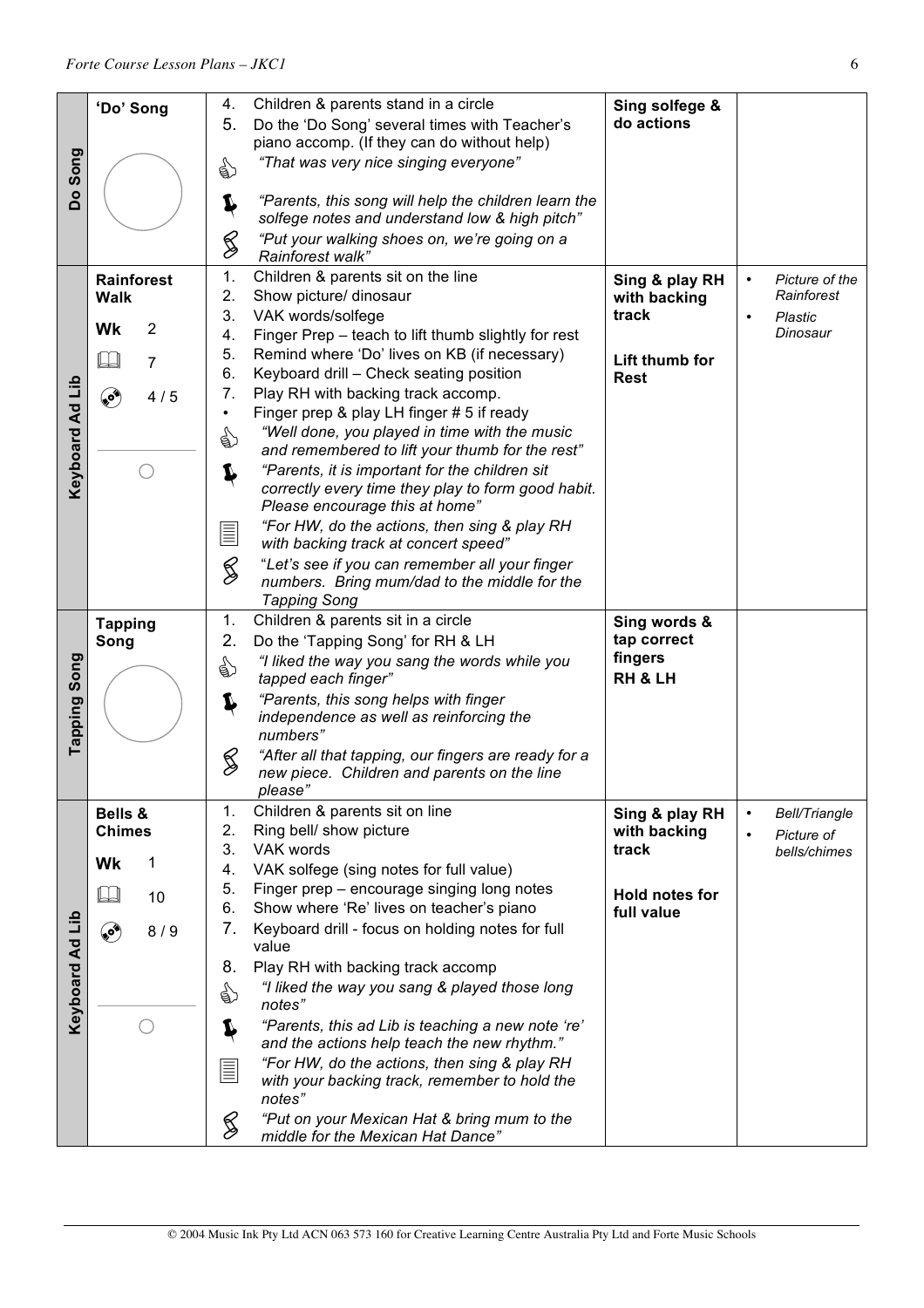|                           | <b>Mexican Hat</b>                   | Children & parents stand in a circle<br>1.                                                | Clap & say the                | Mexican hat<br>$\bullet$               |
|---------------------------|--------------------------------------|-------------------------------------------------------------------------------------------|-------------------------------|----------------------------------------|
|                           | <b>Dance</b>                         | Put Mexican Hat in middle<br>2.                                                           | rhythms with                  |                                        |
|                           |                                      | 3.<br>VAK words                                                                           | backing track                 |                                        |
|                           | 2<br>Wk                              | Teach rhythm names<br>4.                                                                  |                               |                                        |
|                           | 9                                    | 5.<br>VAK & say rhythms: 'tun', 'great big whole note' &<br>'one whole bar rest'          | <b>Identify</b><br>rhythms in |                                        |
|                           | پي<br>6/7                            | White board - rhythm reading of above rhythms<br>6.                                       | book                          |                                        |
|                           |                                      | 7.<br>Ask children to identify rhythms in course bk p 9                                   |                               |                                        |
| Ensemble                  |                                      | "You were very good at clapping and saying the<br>☝<br>rhythms for our Mexican Hat Dance" |                               |                                        |
|                           |                                      | "Parents, the children have learnt to identify 3<br>I<br>music symbols today"             |                               |                                        |
|                           |                                      | "For HW, do the dance, then clap & say the<br>E<br>rhythm names to your backing track"    |                               |                                        |
|                           |                                      | S<br>"Come and see what you will do in your Fun<br>Book this week"                        |                               |                                        |
|                           | <b>Fun Book</b>                      | 1.<br>Children sit on the line                                                            | Children &                    |                                        |
|                           | 6 & 7                                | 2.<br>Show Teacher's completed Fun Book page 2 - 5<br>explain homework expectations:      | parents<br>understand HW      |                                        |
| Fun Book                  |                                      | "Carefully trace around each bubble & balloon.<br>$\equiv$<br>You can use bright colours" | expectations                  |                                        |
|                           |                                      | "Parents, this activity is preparing the children for<br>1<br>drawing notes and letters"  |                               |                                        |
|                           |                                      | "Come out to the piano to sing goodbye with me"<br>§                                      |                               |                                        |
| <b>Goodbye Activities</b> | Home<br>E<br><b>Practice</b><br>Plan | Give each parent/child a Home Practice Plan<br>$\bullet$                                  |                               | Home<br>$\bullet$<br>Practice<br>Plans |
|                           | r Goodbye                            | Ask children to come to piano<br>$\bullet$                                                |                               |                                        |
|                           | Song                                 | Sing Goodbye Song<br>٠                                                                    |                               |                                        |
|                           |                                      | Give each child a sticker, at the door as they                                            |                               |                                        |
|                           | <b>Stickers</b>                      |                                                                                           |                               | Munchkin<br>$\bullet$                  |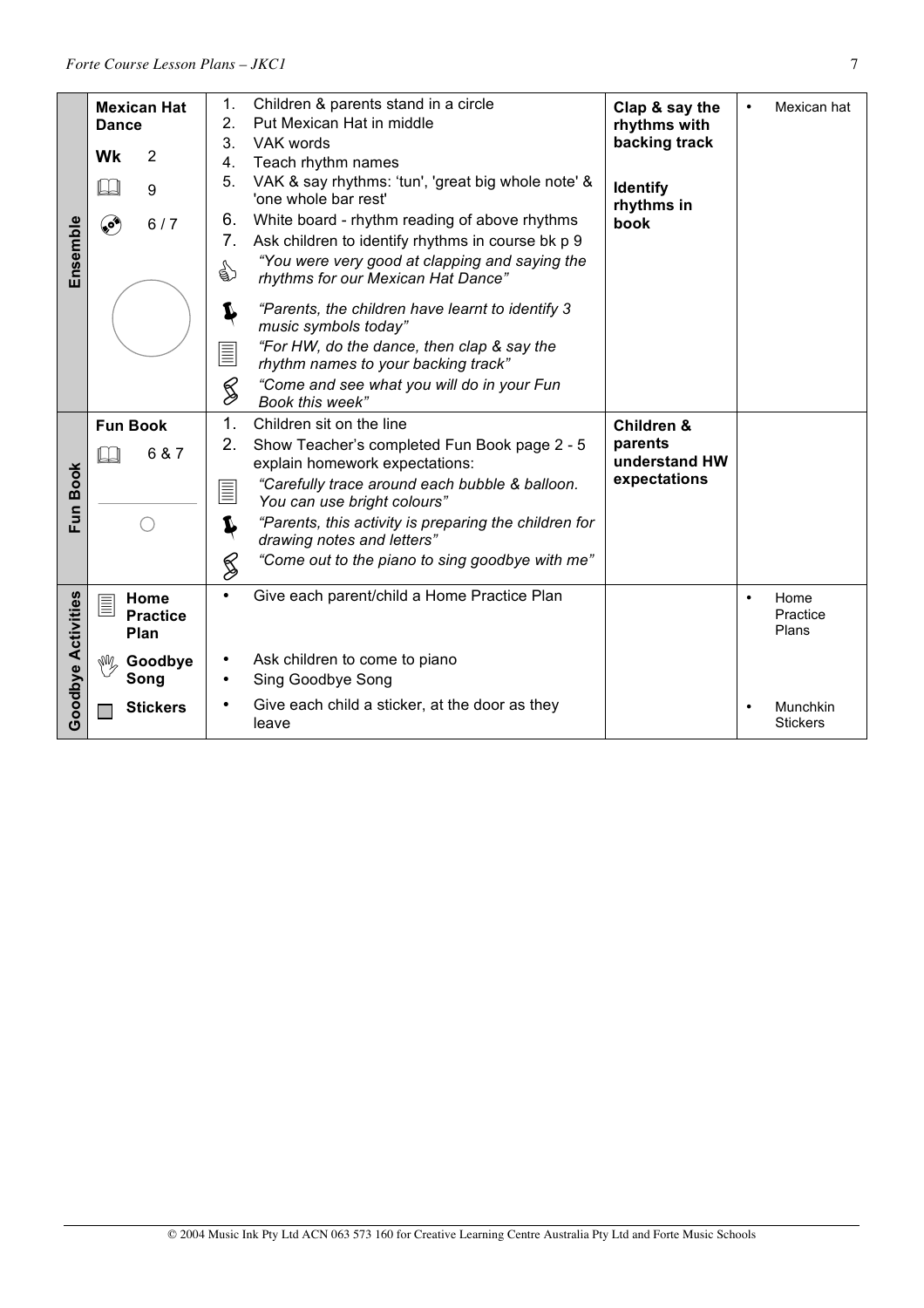|                 | <b>Activity</b>                                         | <b>Teaching Process</b>                                                                                                                                                                                                                                                                                                                                                                                                                                                                                                                                                                                                                                            | Aim                                                                                                                                                          | <b>Resources</b>                                                                    |
|-----------------|---------------------------------------------------------|--------------------------------------------------------------------------------------------------------------------------------------------------------------------------------------------------------------------------------------------------------------------------------------------------------------------------------------------------------------------------------------------------------------------------------------------------------------------------------------------------------------------------------------------------------------------------------------------------------------------------------------------------------------------|--------------------------------------------------------------------------------------------------------------------------------------------------------------|-------------------------------------------------------------------------------------|
| Welcome         | <b>Hello Song</b><br>1<br>۴                             | Encourage all to drink water<br>1.<br>Ask children & parents to stand on the line<br>2.<br>3.<br>Show picture of Brain<br>4.<br>Actions with backing track - Encourage students<br>to sing along to B section: "We love music"<br>☝<br>"I really like the way you did the actions like me<br>and sang some of the words"<br>"Parents, the actions in the Hello Song help both<br>Ļ<br>sides of the brain to switch on and will help the                                                                                                                                                                                                                            | <b>Correct</b><br>movements &<br>sing words for<br><b>B</b> section                                                                                          | Hello Song<br>$\bullet$<br>backing track<br>Picture of<br>$\bullet$<br><b>Brain</b> |
|                 | <b>Munchkin</b>                                         | children focus for their lesson"<br>"Do you remember our special friends the Music<br>S<br>Munchkins?"<br>1.<br>Children & parents stand on the line                                                                                                                                                                                                                                                                                                                                                                                                                                                                                                               | Sing & play HS                                                                                                                                               | Munchkin<br>$\bullet$                                                               |
| Keyboard Ad Lib | <b>Tricks</b><br>3<br>Wk<br>$\square$<br>$4 - 5$<br>2/3 | Show Munchkin picture<br>2.<br>3.<br>VAK1<br>At keyboards, remind & check each student for<br>4.<br>correct seating position.<br>5.<br>Play HT & HS with backing track, cue students<br>when to play RH high & LH low                                                                                                                                                                                                                                                                                                                                                                                                                                              | & HT with<br>backing track<br>in different<br>8ves                                                                                                           | Picture<br>Seat<br>$\bullet$<br>boosters for<br>height<br>adjustment                |
|                 | ۹                                                       | 6.<br>Demonstrate & have students play HT 2 8ves<br>apart, with backing track.<br>☝<br>"I like the way you found the high & low notes<br>quickly and played in time with the music"<br>"Parents, it is important to encourage the<br>Ļ                                                                                                                                                                                                                                                                                                                                                                                                                             |                                                                                                                                                              |                                                                                     |
|                 |                                                         | children extend their arms to play high & low<br>which helps keep arms & shoulders relaxed.<br>"For HW, do the dance then sing and play 'cha<br>$\equiv$<br>cha cha' high & low on your keyboard, with<br>backing track"<br>"I wonder if 'Do' the dinosaur heard our 'cha cha<br>S<br>chas' today, let's go & find him in the rainforest"                                                                                                                                                                                                                                                                                                                          |                                                                                                                                                              |                                                                                     |
|                 | <b>Rainforest</b>                                       | Children & parents sit on the line<br>1.                                                                                                                                                                                                                                                                                                                                                                                                                                                                                                                                                                                                                           | Sing & play RH                                                                                                                                               | Picture of the<br>$\bullet$                                                         |
| Keyboard Ad Lib | <b>Walk</b><br>3<br>Wk<br>7<br>کې<br>4/5                | 2.<br>Show picture/ dinosaur<br>3.<br>VAK words/solfege<br>Play RH with backing track (remind to lift thumb<br>4.<br>for rests)<br>Finger prep LH<br>5.<br>6.<br>Play LH with backing track<br>7 <sub>1</sub><br>White board: Treble Clef; C; d d d rest; (tun);<br>Double bar line<br>Children show mum/dad in course book p. 7<br>8.<br>☝<br>"That's great! You played in time with the music<br>with both RH & LH"<br>"Parents, the children have learnt to identify 6<br>Ļ<br>different music symbols for Rainforest Walk"<br>"For HW, sing & play RH & LH with backing<br><u>E</u><br>track"<br>§<br>"Let's sing a song for 'Do' the dinosaur at my<br>piano" | & LH with<br>backing track<br>Identify:<br><b>Treble Clef</b><br>C (Common<br>Time)<br>Do<br>٠<br>Tun<br><b>Rest</b><br>$\bullet$<br>Double bar<br>٠<br>line | Rainforest<br>Plastic<br>$\bullet$<br>Dinosaur                                      |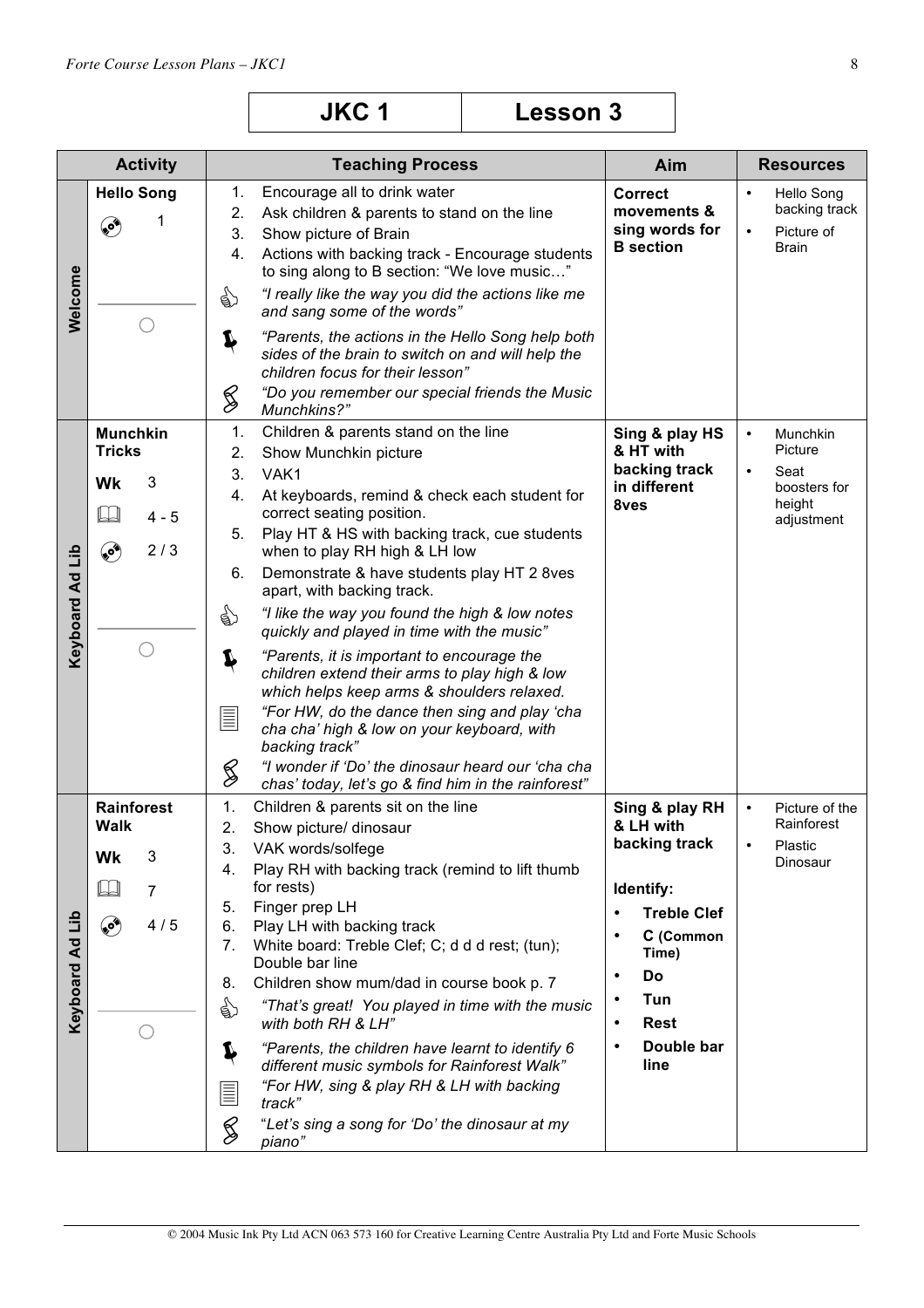| Memory Solfege           | Old<br><b>MacDonald</b><br>Wk<br>3<br>∩                                              | 1.<br>2.<br>3.<br>4.<br>☝<br>Ļ<br>§                                         | Children stand on line at teacher's piano<br>Brain Gym - Energy Yawn & Belly Breathing<br>Sing words, then Solfege (m r d)<br>Introduce dynamics: loud & soft singing<br>"You sang loud & soft really nicely"<br>"Parents, each week the children will learn new<br>solfege songs. The phrases become longer as<br>the children's pitch memory develops"<br>"Old MacDonald learnt a new song called 'The<br>Humming song"                                                                                                                                                                                                                                                        | <b>Stand tall</b><br><b>Sing solfege</b><br>(loud & soft)<br>with singing<br>voices | Piano<br>Accomps.<br>Manual              |
|--------------------------|--------------------------------------------------------------------------------------|-----------------------------------------------------------------------------|----------------------------------------------------------------------------------------------------------------------------------------------------------------------------------------------------------------------------------------------------------------------------------------------------------------------------------------------------------------------------------------------------------------------------------------------------------------------------------------------------------------------------------------------------------------------------------------------------------------------------------------------------------------------------------|-------------------------------------------------------------------------------------|------------------------------------------|
| Memory Solfege           | Humming<br>Song<br>Wk<br>1                                                           | 1.<br>2.<br>3.<br>4.<br>5.<br>☝<br>Ļ<br>§                                   | Show bee and talk about bees humming<br>Model Performance (Hum melody)<br>Teach phrase (humming) by imitation<br>Model Performance of solfege<br>Teach phrase - repetition<br>"I liked the way you sang with nice smooth<br>voices"<br>"Parents, this song focuses on singing smoothly"<br>"Let's turn our ears on and guess the notes"                                                                                                                                                                                                                                                                                                                                          | Sing phrase in<br><b>Solfege</b>                                                    | Piano<br>$\bullet$<br>Accomps.<br>Manual |
| Ear Solfege<br>δ         | <b>By Ear</b><br>Solfege<br>P                                                        | 1.<br>2.<br>3.<br>☝<br>Ļ<br>S                                               | Brain Gym - The Thinking Cap<br>Cdrm   mfs   sss   sfmrd    - By Ear<br>Cdrd drmfs ssf fmrd  -ByEar<br>"You are getting very good at hearing the notes"<br>"Parents, rubbing the outer ears is a Brain Gym<br>exercise called 'The Thinking Cap'. It helps to<br>focus on meaningful rhythms & sounds"<br>"Bring mum to the middle and we'll all sing the<br>Do Song"                                                                                                                                                                                                                                                                                                            | Sing By Ear                                                                         | Piano<br>$\bullet$<br>Accomps.<br>Manual |
| Song<br>å                | 'Do' Song                                                                            | 1.<br>2.<br>☝<br>Ļ<br>S                                                     | Children & parents stand in a circle<br>Do the 'Do Song' several times with Teacher's<br>piano accomp. (If they can do without help)<br>"I liked the way you sang all the notes while<br>doing the actions"<br>"Parents, sing this song at the beginning of each<br>practice to revise the note names"<br>"I think that I can hear Trixie playing her bells<br>and chimes"                                                                                                                                                                                                                                                                                                       | Sing solfege &<br>do actions                                                        |                                          |
| di<br><b>Keyboard Ad</b> | <b>Bells and</b><br><b>Chimes</b><br>$\overline{\mathbf{c}}$<br>Wk<br>10<br>❤<br>8/9 | 1.<br>2.<br>3.<br>4.<br>5.<br>6.<br>€<br>Ļ<br><b>TILLE</b><br>$\mathscr{G}$ | Children & parents sit on the line<br>Ring the bell/show picture in Book<br>VAK words & solfege<br>Finger prep - encourage singing & focus on<br>singing notes for full value<br>Keyboard drill - Encourage smooth playing &<br>holding notes for full value. (individual check)<br>Play RH with backing track accomp<br>"I liked the way you played smoothly and<br>remembered to hold the notes"<br>"Parents, the ability to play smoothly may take a<br>little practice as it needs good finger control"<br>"For HW, sing & play RH smoothly with your<br>backing track, remember to hold the notes"<br>"Ask mum/dad to join us in the middle for the<br><b>Tapping Song"</b> | Sing & play RH<br>smoothly with<br>backing track                                    | Bell/Triangle                            |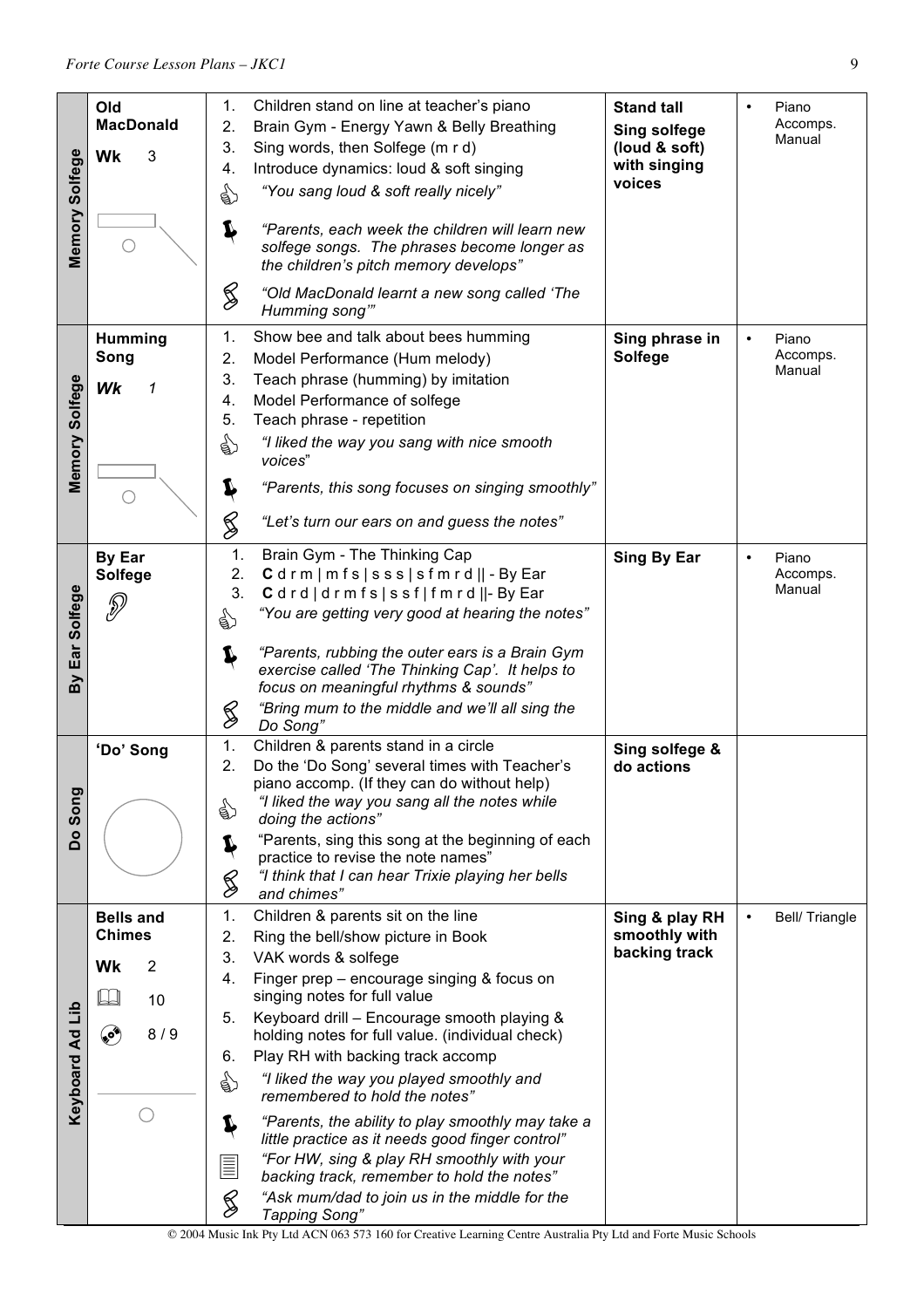|                 | 10<br>Forte Course Lesson Plans - JKC1                                     |                                                                                                                                                                                                                                                                                                                                                                                                                                                                                                                                                                                                                                                                                                                                                                                               |                                                                                           |                                                              |  |  |
|-----------------|----------------------------------------------------------------------------|-----------------------------------------------------------------------------------------------------------------------------------------------------------------------------------------------------------------------------------------------------------------------------------------------------------------------------------------------------------------------------------------------------------------------------------------------------------------------------------------------------------------------------------------------------------------------------------------------------------------------------------------------------------------------------------------------------------------------------------------------------------------------------------------------|-------------------------------------------------------------------------------------------|--------------------------------------------------------------|--|--|
| Song<br>Tapping | <b>Tapping</b><br>Song                                                     | 1.<br>Children & parents sit in a circle<br>2.<br>Do the 'Tapping Song' for RH & LH<br>"I liked the way you tapped each finger in turn<br>☝<br>and sang the numbers"<br>"After all that tapping, our fingers are ready for a<br>§<br>new piece"                                                                                                                                                                                                                                                                                                                                                                                                                                                                                                                                               | Tap the correct<br>fingers and<br>sing words                                              |                                                              |  |  |
| Keyboard Ad Lib | <b>Tadpoles</b><br>Wk<br>1<br>IJ<br>11<br>۴<br>10/11<br>Finger prep        | 1.<br>Children & parents sit in a circle<br>2.<br>Introduce 'Elmagog', talk about tadpoles<br>3.<br>VAK words<br>VAK solfege<br>4.<br>Finger prep - encourage curved fingers<br>5.<br>Keyboard Geography: Show where 'Mi' lives<br>6.<br>7.<br>Keyboard drill<br>Play RH with backing track<br>8.<br>"You played with nicely curved fingers"<br>☝<br>"Parents, the actions teach the rhythm for this<br>Ļ<br>Ad Lib as well the notes - we clap higher for<br>each note because the pitch goes higher."<br>"For HW, do the actions, then sing & play RH<br>$\equiv$<br>with the backing track"<br>S<br>"It's time for our favourite dance - The Mexican<br>Hat Dance"                                                                                                                         | Sing & play RH<br>with backing<br>track                                                   | Frog<br>(Elmagog<br>from MIF kit)                            |  |  |
| Ensemble        | <b>Mexican Hat</b><br><b>Dance</b><br>3<br>Wk<br>$\Box$<br>9<br>ی<br>6/7   | 1.<br>Form a circle, put Mexican Hat in centre<br>2.<br>VAK words<br>3.<br>White board/Flash cards - recap rhythm reading.<br>Identify rhythms in course book.<br>Clap & say rhythms with backing track<br>4.<br>Show how to play tambourine. Place<br>5.<br>tambourines on floor in front of each child<br>Drill rhythms<br>6.<br>7.<br>Play tambourines with backing track.<br>"I liked the way you played the tambourine, just<br>☝<br>like me, in time with the music"<br>"Parents, it is important that the children play the<br>T<br>tambourines correctly and treat percussion<br>instruments with respect"<br>"For HW, do the dance, then clap & say the<br>E<br>rhythms to your backing track<br>§<br>"Show me the bubbles & Balloons that you<br>traced this week in your Fun Book" | Identify, clap &<br>say rhythms<br>Play<br>tambourines<br>correctly with<br>backing track | Mexican Hat                                                  |  |  |
| Fun Book        | <b>Fun Book</b><br>& 9<br>8                                                | Check Fun Books - give stamp on pages 6 & 7<br>1.<br>Show pages 8 & 9<br>2.<br>"For HW, draw some bubbles in the waterslide<br>$\equiv$<br>and more pearls on the necklace"<br>"Parents the children should trace the circles"<br>carefully in preparation for drawing notes<br>"Come to my piano to sing goodbye"<br>S                                                                                                                                                                                                                                                                                                                                                                                                                                                                       | Children &<br>parents<br>understand HW<br>expectations                                    | $\bullet$<br>Completed<br>Fun Book p<br>8 & 9                |  |  |
| Goodbye         | HW<br>$\equiv$<br><b>Sheet</b><br>Goodbye<br>MÑ<br>Song<br><b>Stickers</b> | Give each parent/child a Home Practice Plan<br>Ask children to come to piano<br>٠<br>Sing Goodbye Song<br>Give each child a sticker, at the door as they<br>leave                                                                                                                                                                                                                                                                                                                                                                                                                                                                                                                                                                                                                             |                                                                                           | <b>HW Sheets</b><br>$\bullet$<br>Munchkin<br><b>Stickers</b> |  |  |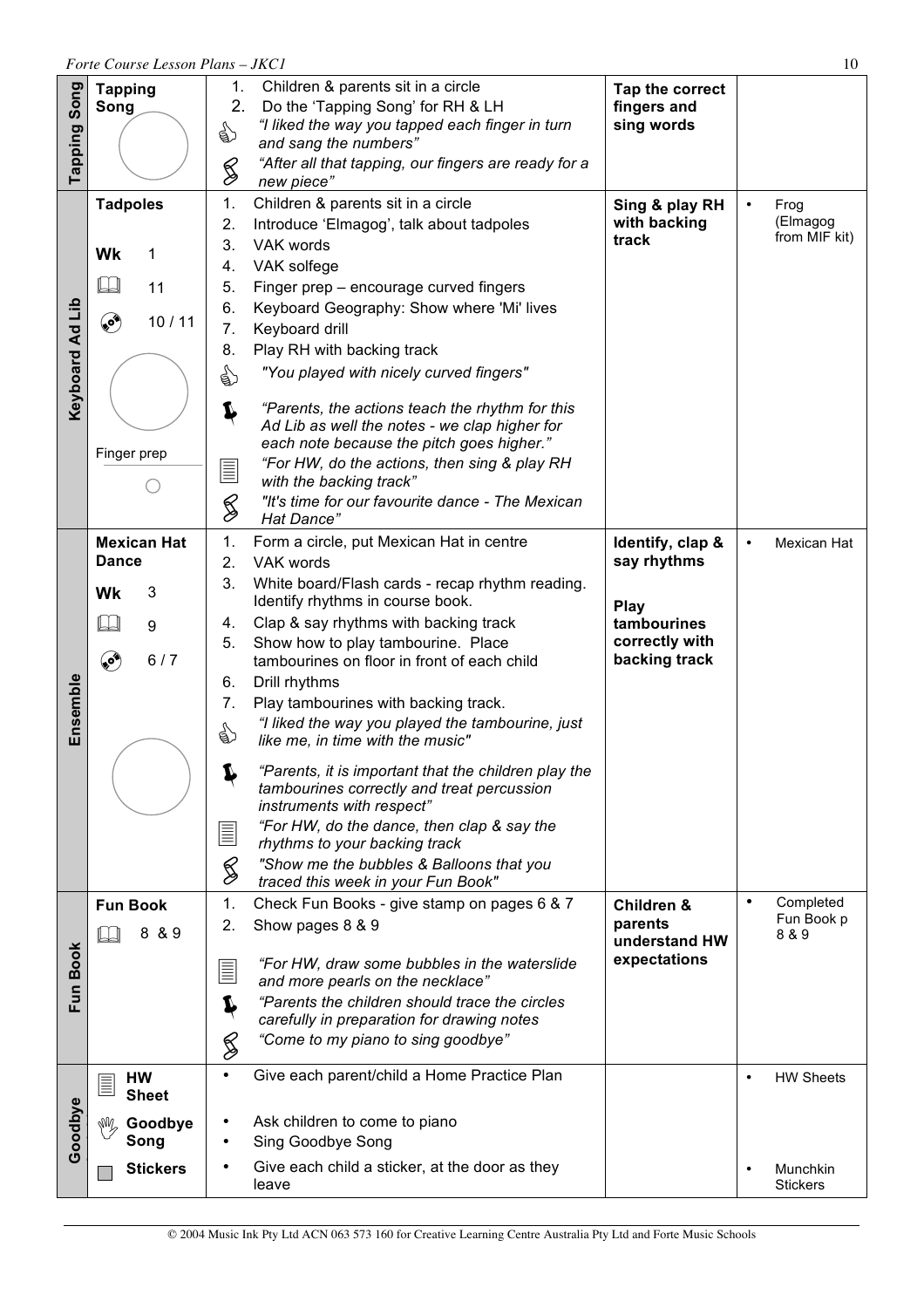| <b>JKC1</b> | <b>Lesson 4</b> |
|-------------|-----------------|
|-------------|-----------------|

|                    | <b>Activity</b>                                                              | <b>Teaching Process</b>                                                                                                                                                                                                                                                                                                                                                                                                                                                                                                                                                                                                                                                     | Aim                                                                                                                                                                                            | <b>Resources</b>                                                                                            |
|--------------------|------------------------------------------------------------------------------|-----------------------------------------------------------------------------------------------------------------------------------------------------------------------------------------------------------------------------------------------------------------------------------------------------------------------------------------------------------------------------------------------------------------------------------------------------------------------------------------------------------------------------------------------------------------------------------------------------------------------------------------------------------------------------|------------------------------------------------------------------------------------------------------------------------------------------------------------------------------------------------|-------------------------------------------------------------------------------------------------------------|
| Welcome            | <b>Hello Song</b><br>1<br>⊛                                                  | Encourage all to drink water<br>1.<br>2.<br>Children and parents on the line<br>3.<br>Actions with backing track accomp - Encourage<br>students to sing words for B section<br>☝<br>"I like the way you did the correct actions and<br>sang the words"<br>Ļ<br>"Parents, now both sides of our brains are<br>warmed up.<br>S<br>"Let's pick up our mallets and play the big bells."                                                                                                                                                                                                                                                                                         | <b>Correct</b><br>movements &<br>sing B section                                                                                                                                                | <b>Hello Song</b><br>$\bullet$<br>backing track                                                             |
| Keyboard Ad Lib    | <b>Bells and</b><br><b>Chimes</b><br>3<br>Wk<br>IJ<br>10<br>ی<br>8/9         | Children & parents sit on the line<br>1.<br>2.<br>Ring the bell/show picture in Book<br>3.<br>VAK words & solfege<br>Check seating positions<br>4.<br>Play RH with backing track - focus on holding<br>5.<br>notes for full value & legato<br>Older children: finger prep & play LH if able<br>$\bullet$<br>White board: Treble clef; C; d r d; double bar<br>6.<br>line<br>Children show mum in course book p. 10<br>7.<br>€<br>"I liked your long notes"<br>Ļ<br>"Parents, the children have learnt to play a new<br>rhythm - ta-un, ta-un, great big whole note"<br>"For HW, sing & play RH smoothly with backing<br>E<br>track"<br>§<br>"Come and say Hello to Elmagog" | <b>Play RH</b><br>smoothly with<br>backing track<br>Identify:<br><b>Treble Clef</b><br>$\bullet$<br>C (Common<br>$\bullet$<br>Time)<br>Do & Re<br>$\bullet$<br>Double bar<br>$\bullet$<br>line | Bell/ Triangle<br>$\bullet$<br>Seat<br>$\bullet$<br>boosters for<br>children to sit<br>at correct<br>height |
| qri<br>Keyboard Ad | <b>Tadpoles</b><br>$\overline{2}$<br>Wk<br>LJ<br>11<br>$\mathbf{e}$<br>10/11 | 1.<br>Children & parents sit in a circle<br>2.<br>Show Elmagog (Frog), talk about tadpoles<br>3.<br>VAK words & solfege<br>Finger drill RH<br>4.<br>5.<br>Keyboard drill - Teacher's accomp.<br>Play RH with backing track - focus on legato<br>6.<br>playing and long notes<br>Finger drill LH<br>7.<br>Play LH with backing track - focus on legato<br>8.<br>playing<br>"You played the long notes with LH & RH very<br>बै<br>smoothly!"<br>Ļ<br>"Parents, we are learning to play long, smooth<br>notes.<br>E<br>"For HW, do the actions, then sing & play with<br>RH & LH to backing tracks"<br>$\,\mathbb{S}\,$<br>"Bring your humming voices to the piano             | Play RH & LH<br>smoothly with<br>backing track                                                                                                                                                 | Frog<br>٠                                                                                                   |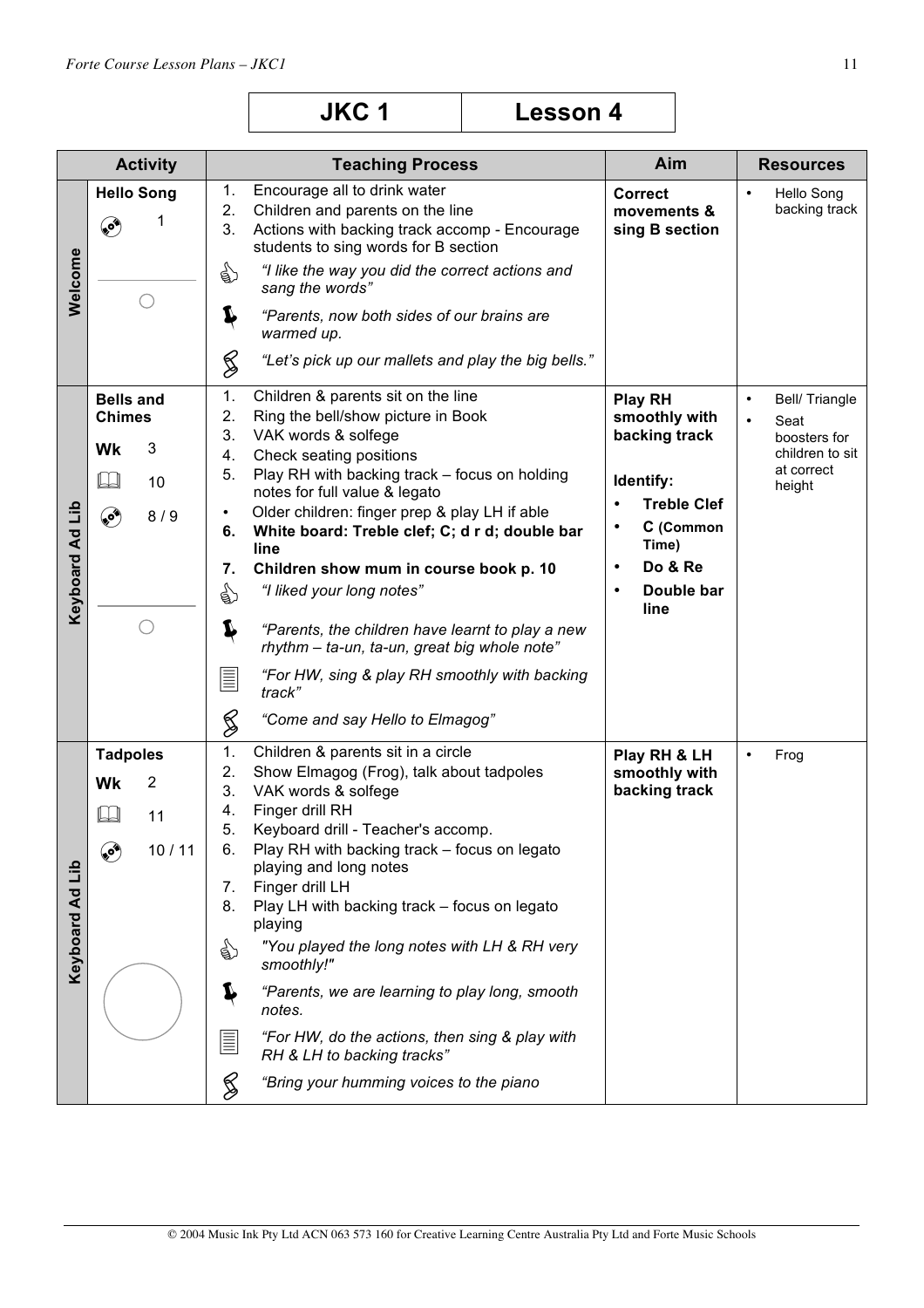|                | <b>Humming</b>       | 1.       | Children on line at teacher's piano                                                           | <b>Stand tall</b>   | Piano<br>Accomps.  |
|----------------|----------------------|----------|-----------------------------------------------------------------------------------------------|---------------------|--------------------|
|                | Song                 | 2.<br>3. | Brain Gym - Energy Yawn & Belly Breathing<br>Hum melody                                       |                     | Manual             |
| Memory Solfege | $\overline{2}$<br>Wk | 4.       | Sing first phrase in solfege - repetition                                                     | <b>Sing solfege</b> |                    |
|                |                      | 5.       | Encourage legato singing, on pitch                                                            | smoothly with       |                    |
|                |                      |          | "You sang the Humming song with lovely                                                        | singing voices      |                    |
|                |                      | ☝        | smooth voices"                                                                                |                     |                    |
|                |                      |          |                                                                                               |                     |                    |
|                |                      | I        | "Parents, we are learning to sing new notes (fa<br>& so) and will play these notes next week" |                     |                    |
|                |                      |          |                                                                                               |                     |                    |
|                |                      | S        | "What did Old MacDonald like to sing?"                                                        |                     |                    |
|                | Old                  | 1.       | Sing Solfege - repetition including f, p, staccato                                            | Sing solfege f,     | Piano<br>$\bullet$ |
|                | <b>MacDonald</b>     | 2.       | Encourage projected singing voices                                                            | p & staccato        | Accomps.           |
|                |                      |          |                                                                                               | notes               | Manual             |
| Memory Solfege | Wk<br>4              |          |                                                                                               |                     |                    |
|                |                      | ☝        | "I liked your loud & soft voices!"                                                            |                     |                    |
|                |                      |          |                                                                                               |                     |                    |
|                |                      | Ļ        | "Parents, the children are learning to vary their                                             |                     |                    |
|                | ( )                  |          | singing by using dynamics, or volume.                                                         |                     |                    |
|                |                      | S        | - "Let's use our loud voices to sing these notes."                                            |                     |                    |
|                | <b>By Ear</b>        | 1.       | Brain Gym - The Thinking Cap                                                                  | Stand tall &        | Piano<br>$\bullet$ |
| Ear Solfege    | <b>Solfege</b>       | 2.       | Cdrd drmfs sfm mrd  -ByEar                                                                    | sing by ear.        | Accomps.           |
|                |                      | 3.       | Cddr rrm mmr rrd  -ByEar                                                                      |                     | Manual             |
|                | P                    | ☝        | "I like the way you listened carefully"                                                       |                     |                    |
|                |                      |          |                                                                                               |                     |                    |
|                |                      | Í        | "Parents, the By Ear Singing shows us how the                                                 |                     |                    |
| By             |                      |          | children's pitch recognition is progressing"                                                  |                     |                    |
|                |                      | S        | "I have something new for you to listen to"                                                   |                     |                    |
|                | Chord                | 1.       | Play chord with RH and ask children to listen                                                 | Sing solfege &      | Piano<br>$\bullet$ |
|                | <b>Singing</b>       | 2.       | Explain that when you play 3 notes at the same                                                | use hand            | Accomps.           |
|                | (week $1$ )          |          | time, it's called a chord & this is chord no. 1.                                              | signal              | Manual             |
|                |                      | 3.       | Show how chord 1 is made from do, mi & so                                                     |                     |                    |
|                |                      | 4        | Ask children to hold up thumb for no. 1 and sing                                              |                     |                    |
|                |                      | 5.       | the notes after you<br>Repeat several times. Send children to teach                           |                     |                    |
|                |                      |          | their mums to sing chord of I.                                                                |                     |                    |
|                |                      | ड़ी)     | "I liked the way you sang the notes and showed                                                |                     |                    |
| Chord Singing  |                      |          | your number 1 (thumb) at the same time"                                                       |                     |                    |
|                |                      |          | "Parents, the children are learning to sing &                                                 |                     |                    |
|                |                      |          | identify a chord. Eventually they will learn to play                                          |                     |                    |
|                |                      |          | this chord."                                                                                  |                     |                    |
|                |                      | $\%$     | "Bring mum to the middle and we'll all sing the                                               |                     |                    |
|                |                      |          | 'Do Song"                                                                                     |                     |                    |
|                | 'Do' Song            | 1.       | Children & parents stand in a circle                                                          | Sing solfege &      |                    |
|                |                      | 2.       | Do the 'Do Song' several times with Teacher's                                                 | do actions          |                    |
| Song           |                      |          | piano accomp. Increase the tempo each time                                                    |                     |                    |
|                |                      | €        | "I liked your fast singing!"                                                                  |                     |                    |
| oq             |                      |          |                                                                                               |                     |                    |
|                |                      | S        | I know some really cool mice who like to sing &<br>dance"                                     |                     |                    |
|                |                      |          |                                                                                               |                     |                    |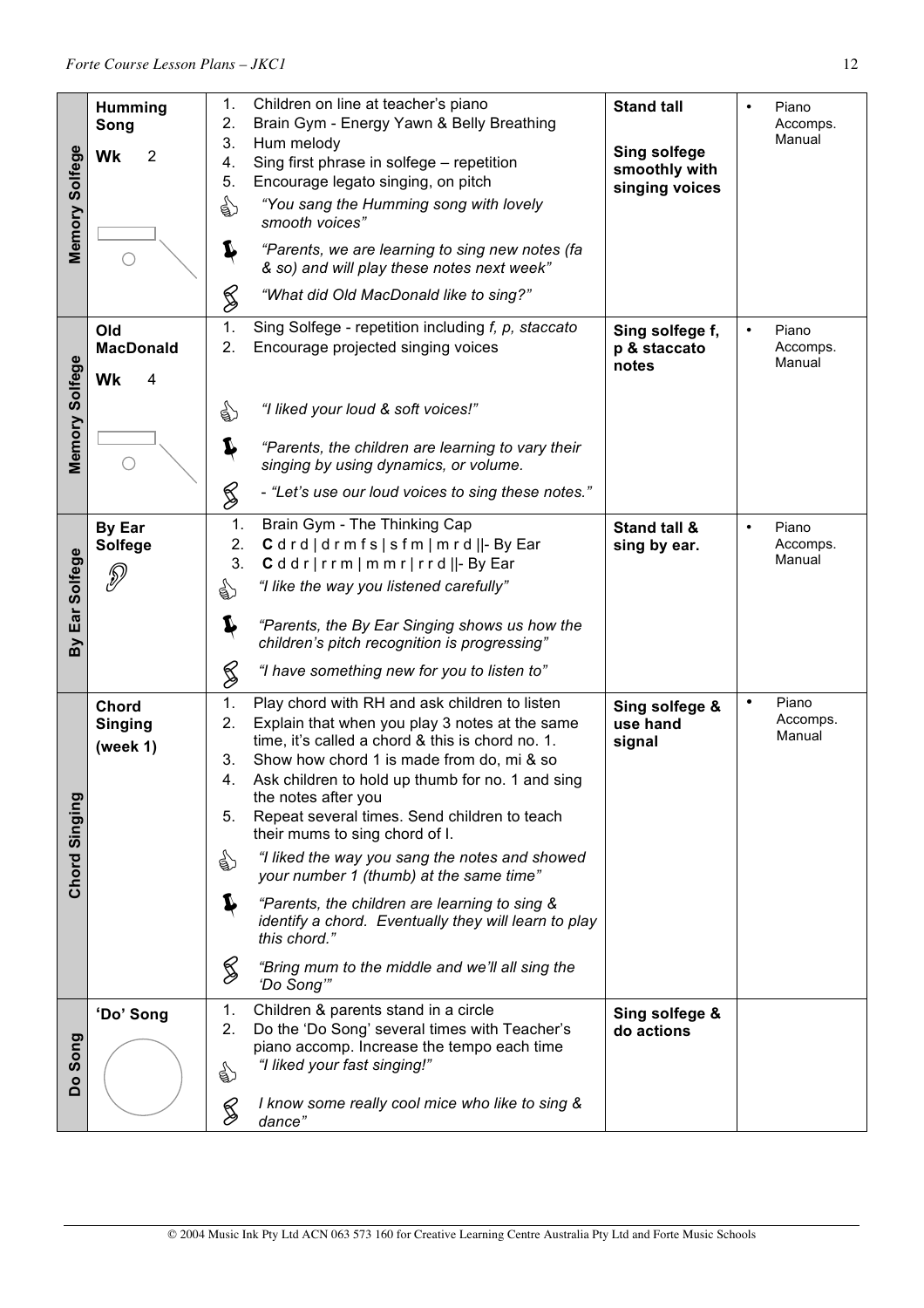|                 | <b>Three Cool</b>               | 1.           | Children & parents stand on the line                                                                                                                                                                | Play RH with                       | Picture of<br>$\bullet$ |
|-----------------|---------------------------------|--------------|-----------------------------------------------------------------------------------------------------------------------------------------------------------------------------------------------------|------------------------------------|-------------------------|
|                 | <b>Mice</b>                     | 2.           | Show picture/ put sun glasses on/ talk about the 3<br>cool mice                                                                                                                                     | backing track                      | Cool Mice               |
|                 | 1<br>Wk                         | 3.           | VAK & words                                                                                                                                                                                         |                                    |                         |
|                 | $\Box$<br>13                    | 4.<br>5.     | VAK & solfege<br>Finger prep RH                                                                                                                                                                     |                                    |                         |
|                 | ۹<br>12/13                      | 6.           | Keyboard drill RH                                                                                                                                                                                   |                                    |                         |
|                 |                                 | 7.           | Play RH with backing track                                                                                                                                                                          |                                    |                         |
| Keyboard Ad Lib |                                 | ☝            | "I liked the way you sang and played sitting nice<br>& tall"                                                                                                                                        |                                    |                         |
|                 |                                 | Ļ            | "Parents, the actions help teach the notes as<br>well as the rhythm"                                                                                                                                |                                    |                         |
|                 |                                 | $\equiv$     | "For HW, do the dance, then sing & play RH with<br>backing track"                                                                                                                                   |                                    |                         |
|                 |                                 | S            | "Bring mum/dad to the middle for the Tapping<br>Song"                                                                                                                                               |                                    |                         |
|                 | <b>Tapping</b>                  | 3.           | Children & parents sit in a circle                                                                                                                                                                  | Tap the correct                    |                         |
| Song            | Song                            | 4.           | Do the 'Tapping Song' for RH & LH                                                                                                                                                                   | fingers and<br>sing the words      |                         |
| Tapping         |                                 | €            | "You are getting very good at remembering the<br>finger numbers.                                                                                                                                    |                                    |                         |
|                 |                                 | $\bigotimes$ | "Now our fingers need a break - let's learn to<br>sing a new song."                                                                                                                                 |                                    |                         |
|                 | <b>Hot Cross</b><br><b>Buns</b> | 1.<br>2.     | Children & parents sit in a circle<br>Talk about Easter & Hot Cross Buns.                                                                                                                           | <b>Actions &amp;</b><br>words with | Picture<br>$\bullet$    |
|                 |                                 |              | Pretend to put ingredients in a bowl to make a                                                                                                                                                      | backing track                      |                         |
|                 | Wk<br>1                         | 3.           | dough for Hot Cross Buns<br>VAK & words                                                                                                                                                             |                                    |                         |
|                 | $\Box$<br>14                    |              |                                                                                                                                                                                                     |                                    |                         |
|                 | ❤<br>14/15                      | ९७           | "I liked the way you copied my actions and sang<br>all the words                                                                                                                                    |                                    |                         |
| Concert Piece   |                                 | ₽            | "Parents, this is the first Concert Piece. The<br>actions help teach the articulation for this piece<br>- the clapping encourages short notes and the<br>'warm & gooey' encourages smooth playing." |                                    |                         |
|                 |                                 | IIII         | "At home this week, sing the words & do the<br>actions with your backing track"                                                                                                                     |                                    |                         |
|                 |                                 | S            | "We could bring some Hot Cross Buns on our<br>Rainforest Walk."                                                                                                                                     |                                    |                         |
|                 | Rainforest<br><b>Walk</b>       | 1.<br>2.     | Students & parents sit on the line<br>VAK words/solfege                                                                                                                                             | Sing & play RH<br>& LH with        |                         |
|                 |                                 | 3.           | Play with backing track. RH/LH                                                                                                                                                                      | backing track                      |                         |
|                 | Wk<br>4                         | 4.           | Challenge: HT / Eyes closed                                                                                                                                                                         |                                    |                         |
|                 | 7                               |              |                                                                                                                                                                                                     |                                    |                         |
|                 | <b>کی</b><br>4/5                | €            | "Well done, you sang & played 'Do' with both<br>hands in time to the music                                                                                                                          |                                    |                         |
| Keyboard Ad Lib |                                 | Ļ            | "Parents, playing with eyes closed is a great way<br>to help keep fingers close to the keys."                                                                                                       |                                    |                         |
|                 |                                 | E            | "This is our last week of Rainforest Walk! Try<br>playing with your eyes closed for your Mum and<br>Dad."                                                                                           |                                    |                         |
|                 |                                 | $\bigotimes$ | "Let's get ready to be tricky with Munchkin<br>Tricks."                                                                                                                                             |                                    |                         |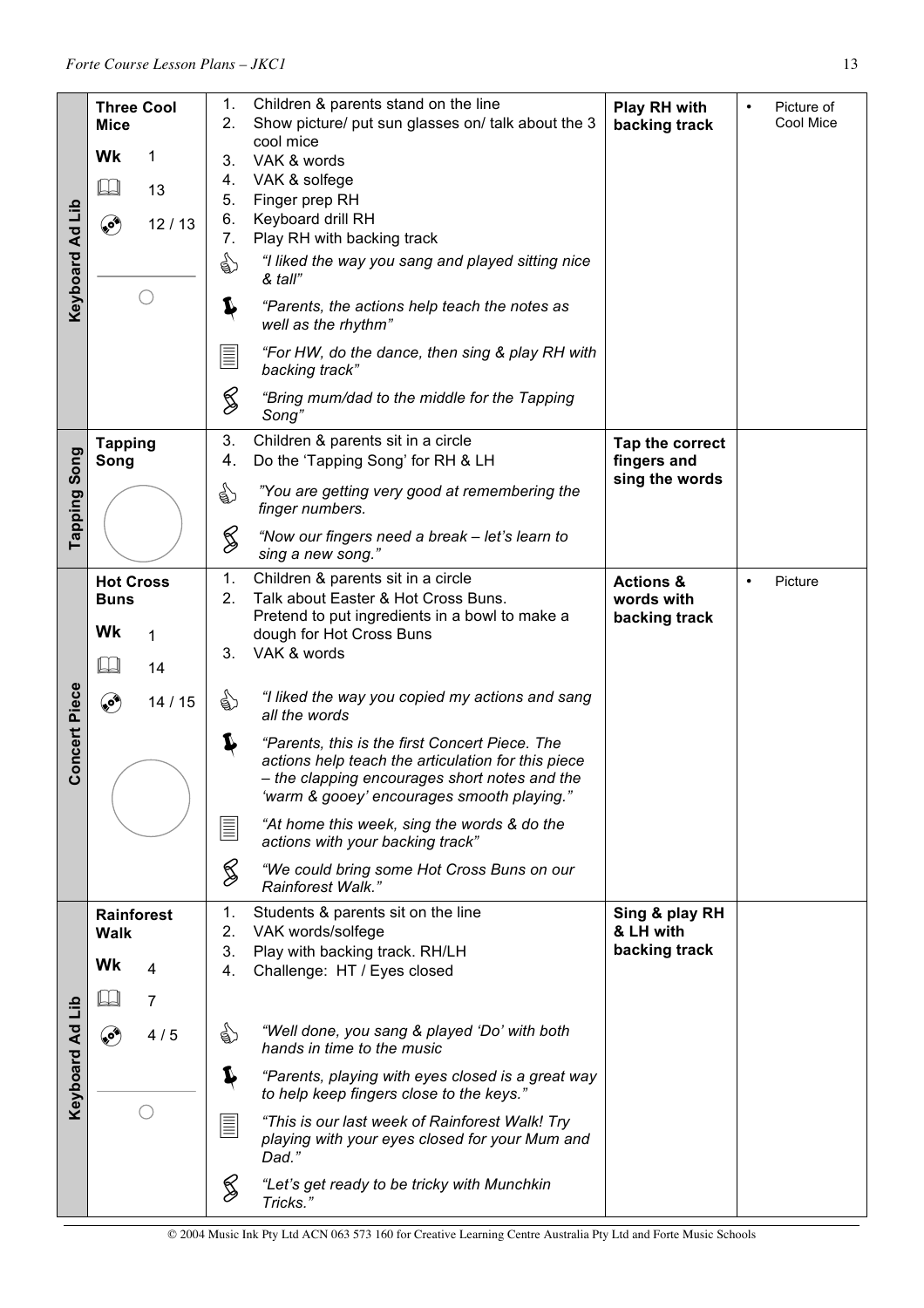|                           | Forte Course Lesson Plans - JKC1<br>14      |                                                                                                                                                             |                                                         |                                                 |  |  |
|---------------------------|---------------------------------------------|-------------------------------------------------------------------------------------------------------------------------------------------------------------|---------------------------------------------------------|-------------------------------------------------|--|--|
|                           | <b>Munchkin</b><br><b>Tricks</b><br>4<br>Wk | 1.<br>Children and parents stand on line<br><b>VAK</b><br>2.<br>3.<br>Play HT with backing track.                                                           | Play RH high,<br>LH low & HT 2<br>8ves apart            |                                                 |  |  |
|                           | $4 - 5$                                     | Play high 8ve RH, low 8ve LH; HT 2 8ves apart;<br>4.                                                                                                        |                                                         |                                                 |  |  |
| Keyboard Ad Lib           | ی<br>2/3                                    | "You did well to find the notes quickly and play<br>€<br>HT with your hands far apart"                                                                      |                                                         |                                                 |  |  |
|                           |                                             | Ļ<br>"Parents, this is a good warm-up piece for the<br>beginning of every practise -they know it so well<br>& it helps the children find Do straight away." |                                                         |                                                 |  |  |
|                           |                                             | "Finish this one this week by playing high & low<br>$\equiv$<br>on your keyboard."                                                                          |                                                         |                                                 |  |  |
|                           |                                             | S<br>"Time for some Mexican Tricks, bring mum to<br>the middle for our dance"                                                                               |                                                         |                                                 |  |  |
|                           | <b>Mexican Hat</b><br><b>Dance</b>          | 1.<br>Children & parents stand in a circle<br>VAK words<br>2.                                                                                               | Say rhythms<br>and play                                 | Mexican Hat<br>$\bullet$                        |  |  |
|                           | Wk<br>4                                     | 3.<br>White board/Flash cards - recap rhythm<br>reading. Identify in course book.                                                                           | tambourines<br>with backing                             |                                                 |  |  |
|                           | $\Box$<br>$\boldsymbol{9}$                  | Clap rhythms verbalising 'tun', 'great big whole<br>4.<br>note' & 'one whole bar rest'                                                                      | track                                                   |                                                 |  |  |
| Ensemble                  | ۴<br>6/7                                    | Show tambourine & remind how to play. Place<br>5.<br>tambourines on floor in front of each child (rest<br>position)<br>Drill rhythms<br>6.                  | <b>Identify</b><br>rhythms in<br>book                   |                                                 |  |  |
|                           |                                             | 7.<br>Play tambourines with backing track                                                                                                                   |                                                         |                                                 |  |  |
|                           |                                             | "I liked the way you played the tambourine, just<br>€<br>like me, in time with the music"                                                                   |                                                         |                                                 |  |  |
|                           |                                             | ₽<br>"Parents, when playing a rhythm Ensemble it is<br>important to reinforce the reading by pointing to<br>the rhythms."                                   |                                                         |                                                 |  |  |
|                           |                                             | "Do the dance, then clap & say the rhythms to<br>I<br>your backing track."                                                                                  |                                                         |                                                 |  |  |
|                           |                                             | §<br>"Show me the planets in your Fun Books"                                                                                                                |                                                         |                                                 |  |  |
|                           | <b>Fun Book</b><br>10 & 11                  | 1.<br>Check Fun Books - give stamp on page 8 & 9<br>2.<br>Show p. 10 & 11<br>Explain H/W expectation<br>3.                                                  | Children &<br>parents<br>understand HW<br>expectations. | Completed<br>$\bullet$<br>Fun Book p<br>10 & 11 |  |  |
|                           |                                             | $\equiv$<br>"Colour the line notes purple and trace the notes<br>on the lines in pencil"                                                                    |                                                         |                                                 |  |  |
| Fun Book                  |                                             | Colour the space notes in red and trace the<br>notes in the space in pencil"                                                                                |                                                         |                                                 |  |  |
|                           |                                             | J<br>"Parents, this activity prepares the students for<br>drawing line & space notes on the stave, allow<br>them to take their time to draw carefully"      |                                                         |                                                 |  |  |
|                           |                                             | Þ<br>"Come to my piano to sing goodbye"                                                                                                                     |                                                         |                                                 |  |  |
| <b>Goodbye Activities</b> | HW<br>$\equiv$<br><b>Sheet</b>              | Give each parent/child a Home Practice Plan<br>$\bullet$                                                                                                    |                                                         | Home<br>Practice<br>Plans                       |  |  |
|                           | Goodbye<br>₩<br>Song                        | Ask children to come to piano<br>Sing Goodbye Song                                                                                                          |                                                         |                                                 |  |  |
|                           | <b>Stickers</b>                             | Give each child a sticker, at the door as they<br>leave                                                                                                     |                                                         | Munchkin<br><b>Stickers</b>                     |  |  |

© 2004 Music Ink Pty Ltd ACN 063 573 160 for Creative Learning Centre Australia Pty Ltd and Forte Music Schools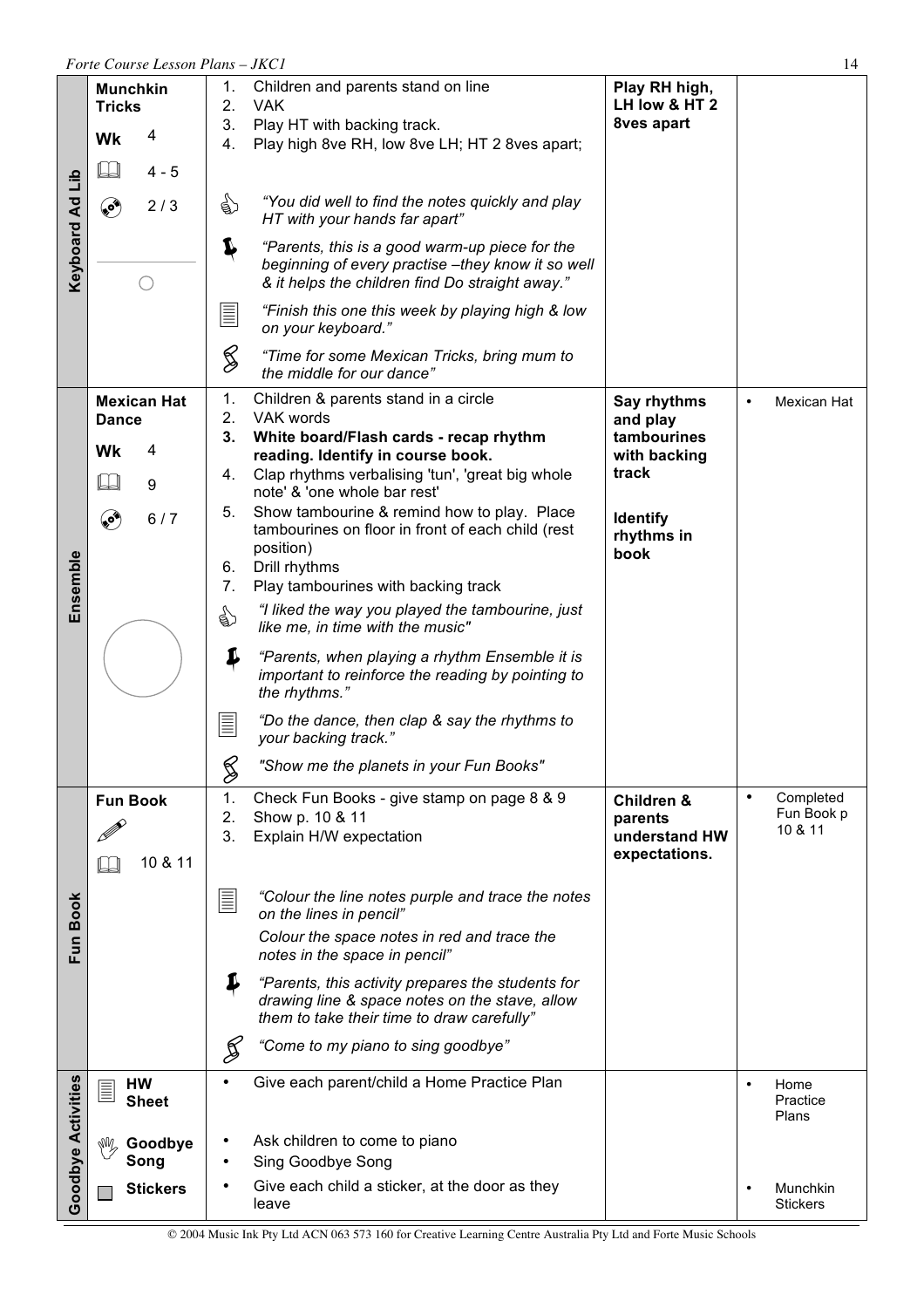|                                 | <b>Activity</b>                                                        | <b>Teaching Process</b>                                                                                                                                                                                                                                                                                                                                                                                                                                                                                                                                                                                                                                        | Aim                                                                                                                                                                                        | <b>Resources</b>                                                                                  |
|---------------------------------|------------------------------------------------------------------------|----------------------------------------------------------------------------------------------------------------------------------------------------------------------------------------------------------------------------------------------------------------------------------------------------------------------------------------------------------------------------------------------------------------------------------------------------------------------------------------------------------------------------------------------------------------------------------------------------------------------------------------------------------------|--------------------------------------------------------------------------------------------------------------------------------------------------------------------------------------------|---------------------------------------------------------------------------------------------------|
| Welcome                         | <b>Hello Song</b><br>1<br>۴                                            | Encourage all to drink water<br>1.<br>2.<br>Children & parents stand on the line<br>Actions with backing track and sing words for B<br>3.<br>section<br>"I like the way you did the correct actions and<br>☝<br>sang the words"<br>I<br>"Parents, encourage the children to do these<br>actions before they play at home to switch on<br>their brain"<br>Z<br>"Let's make a circle around the pond where the<br>tadpoles live"                                                                                                                                                                                                                                 | <b>Correct</b><br>movements<br><b>Sing B section</b>                                                                                                                                       | Hello Song<br>$\bullet$<br>backing track                                                          |
| Keyboard Ad Lib                 | <b>Tadpoles</b><br>Wk<br>3<br>$\Box$<br>11<br>ی<br>10/11               | Children & parents sit in a circle<br>1.<br>2.<br>Show Elmagog & talk about tadpoles<br>3.<br>VAK words & solfege<br>Check seating positions<br>4.<br>Play RH then LH with backing track - focus on<br>5.<br>legato playing<br>White board - Treble clef; C; d r m; double bar<br>6.<br>line<br>Children show parents in course book p.11<br>7.<br>"You played RH & LH with nicely curved fingers<br>☝<br>and sang the notes too!"<br>"Parents, this Ad Lib is reinforcing the rhythm we<br>L<br>learnt in Bells & Chimes"<br>"For HW, sing & play with RH & LH to backing<br>$\equiv$<br>track"<br>S<br>"Come & sit on the line to meet my friend the<br>cat" | Sing & play RH<br>& LH smoothly<br>with backing<br>track<br>Identify:<br><b>Treble Clef</b><br>$\bullet$<br>C (Common<br>Time)<br>Do Re Mi<br>$\bullet$<br>Double bar<br>$\bullet$<br>line | Frog<br>$\bullet$<br>Seat<br>$\bullet$<br>boosters for<br>children to sit<br>at correct<br>height |
| dil<br>$\mathbf{A}$<br>Keyboard | <b>Style Cats</b><br>(Reggae)<br>Wk<br>1<br>$\Box$<br>15<br>16/17<br>❤ | 1.<br>Children on the line<br>2.<br>Talk about cats/ show picture.<br>Put on pretend ears, tails & whiskers<br>VAK & solfege<br>3.<br>Finger prep RH. Encourage to play on tips<br>4.<br>Play RH with backing track<br>5.<br>"Well done, you played with curved fingers &<br>९१<br>remembered to lift your fingers for the rest<br>"Parents, this Ad Lib teaches 2 new notes, fa &<br>so. The foot tap teaches the rhythm & jumping<br>to the right correlates with the notes on the KB"<br>"For HW, do the actions, then sing & play RH<br>$\equiv$<br>with backing track"<br>$\frac{2}{3}$<br>"Bring your pussy cat voices to the piano for<br>some singing" | Sing & Play RH<br>with backing<br>track<br><b>Curve fingers</b><br>& play on tips                                                                                                          | Soft toy cat/<br>$\bullet$<br>cat picture                                                         |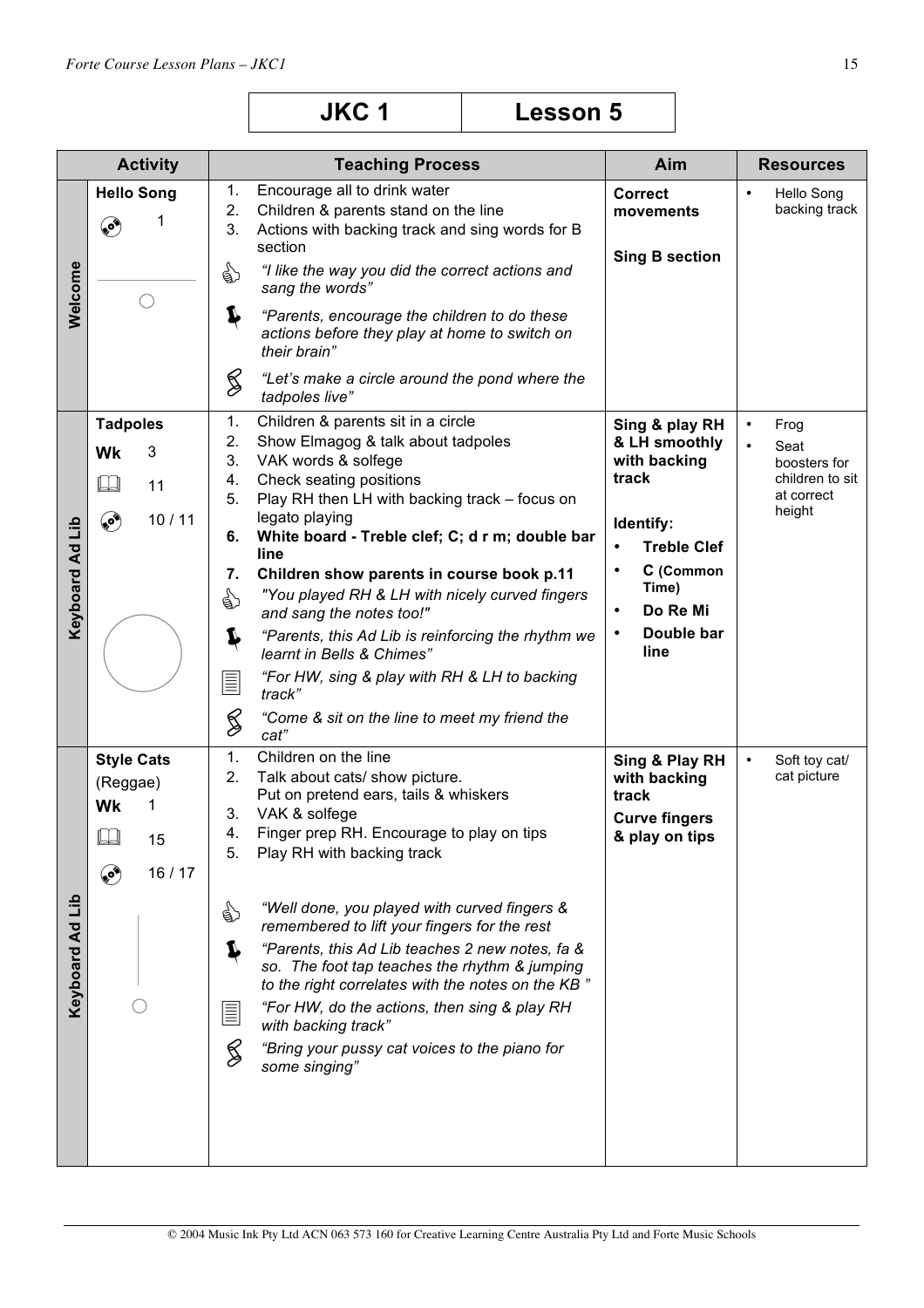|                    | Forte Course Lesson Plans - JKC1<br>16   |                                                                                                                                                                                                                                                                                                                                                                                                                   |                                                                             |                                          |  |  |  |
|--------------------|------------------------------------------|-------------------------------------------------------------------------------------------------------------------------------------------------------------------------------------------------------------------------------------------------------------------------------------------------------------------------------------------------------------------------------------------------------------------|-----------------------------------------------------------------------------|------------------------------------------|--|--|--|
| Memory Solfege     | <b>Humming</b><br>Song<br>3<br><b>Wk</b> | 1.<br>Children stand on line at teacher's piano<br>2.<br>Brain Gym - Energy Yawn & Belly Breathing<br>Sing first phrase & hum other sections<br>3.<br>4.<br>Encourage legato singing, on pitch<br>"You sang the Humming song with lovely<br>☝<br>smooth voices"<br>"Parents, this song has 7 notes in a row to<br>T<br>remember"<br>§<br>"Let's change our humming voices to singing<br>voices for Old MacDonald" | <b>Stand tall</b><br><b>Sing solfege</b><br>smoothly with<br>singing voices | Piano<br>$\bullet$<br>Accomps.<br>Manual |  |  |  |
| Memory Solfege     | Old<br><b>MacDonald</b><br>5<br>Wk       | Sing Solfege - include solo singing<br>1.<br>2.<br>Encourage projected singing voices<br>"I'm sure your Mums could hear your beautiful<br>☝<br>singing"<br>L<br>"Parents, it is important for the children to stand<br>tall and still for our singing"<br>§<br>"Switch on your ears to guess the notes"                                                                                                           | <b>Sing solfege</b><br>with loud clear<br>singing voices                    | Piano<br>$\bullet$<br>Accomps.<br>Manual |  |  |  |
| Ear Solfege<br>ΔŃ  | <b>By Ear</b><br><b>Solfege</b><br>P     | Brain Gym - The Thinking Cap<br>1.<br>2.<br>Cdrmf ffs sfm mmd  -ByEar<br>3.<br>Cdms   smd   drmfs   ssd-   By Ear<br>"You are very clever to hear the notes"<br>€<br>T<br>"Parents, the children are learning to hear skips,<br>or notes that are jump away from each other"<br>§<br>"Show me your no. 1 finger for chord of 1"                                                                                   | Stand tall &<br>sing by ear                                                 | Piano<br>$\bullet$<br>Accomps.<br>Manual |  |  |  |
| ρg<br>Chord Singir | <b>Chord</b><br>Singing                  | Chord I with hand signal<br>1.<br>2.<br>Repetition<br>☝<br>"I liked the way you sang the notes and showed<br>your number 1 (thumb) at the same time<br>"Parents, it is important for the children to sing<br>T<br>the note names clearly so they can remember<br>them for the next week"<br>≶<br>"Let's bring our singing voices over to the floor"                                                               | Sing solfege &<br>show hand<br>signal                                       |                                          |  |  |  |
| Song<br>å          | 'Do' Song                                | Children & parents stand in a circle<br>1.<br>Do the 'Do Song' several times with Teacher's<br>2.<br>accomp. Increase tempo for each repetition<br>"You are singing so fast I can't keep up with you"<br>€<br>"Bring mum to the middle for the coolest mouse<br>≸<br>dance"                                                                                                                                       | Sing solfege &<br>do actions                                                |                                          |  |  |  |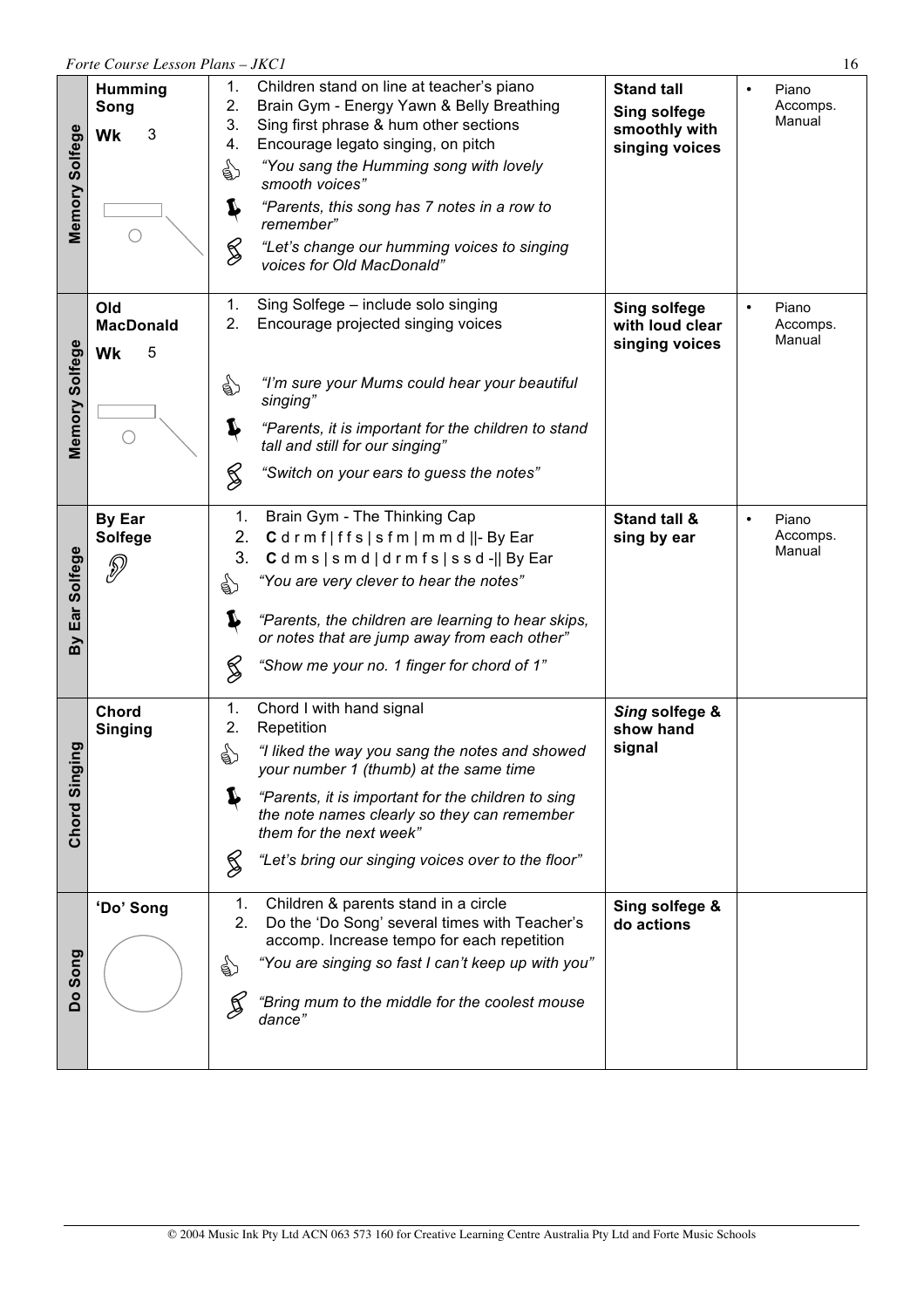|                                       | Mice                                               | <b>Three Cool</b>            | 1.<br>2.                                                                                                                                                                                                                                                             | Children & parents stand on the line<br>Show picture/ put sun glasses on/ talk about the                                                                                                                      | Sing & play RH<br>& LH with | Picture of 3<br>$\bullet$<br>Cool Mice |
|---------------------------------------|----------------------------------------------------|------------------------------|----------------------------------------------------------------------------------------------------------------------------------------------------------------------------------------------------------------------------------------------------------------------|---------------------------------------------------------------------------------------------------------------------------------------------------------------------------------------------------------------|-----------------------------|----------------------------------------|
| ءَ<br>ت<br>$\overline{a}$<br>Keyboard | 2<br><b>Wk</b><br>13<br>12/13<br>$\bullet^\bullet$ | 3.<br>4.<br>5.<br>6.<br>ट्री | 3 cool mice<br>VAK & words & solfege<br>Finger Prep RH if necessary<br>Play RH with backing track – focus on holding<br>notes for full value<br>Finger prep LH<br>Play LH with backing track<br>- "I liked the way you sang and played RH & LH<br>smoothly (legato)" | backing track                                                                                                                                                                                                 |                             |                                        |
|                                       |                                                    |                              | E<br>≶                                                                                                                                                                                                                                                               | "Parents, we are learning to play a descending<br>melody"<br>"At home this week, do the dance, then sing &<br>play RH & LH with backing track"<br>"Lets make some Hot Cross Buns for the Cool<br>Mice to eat" |                             |                                        |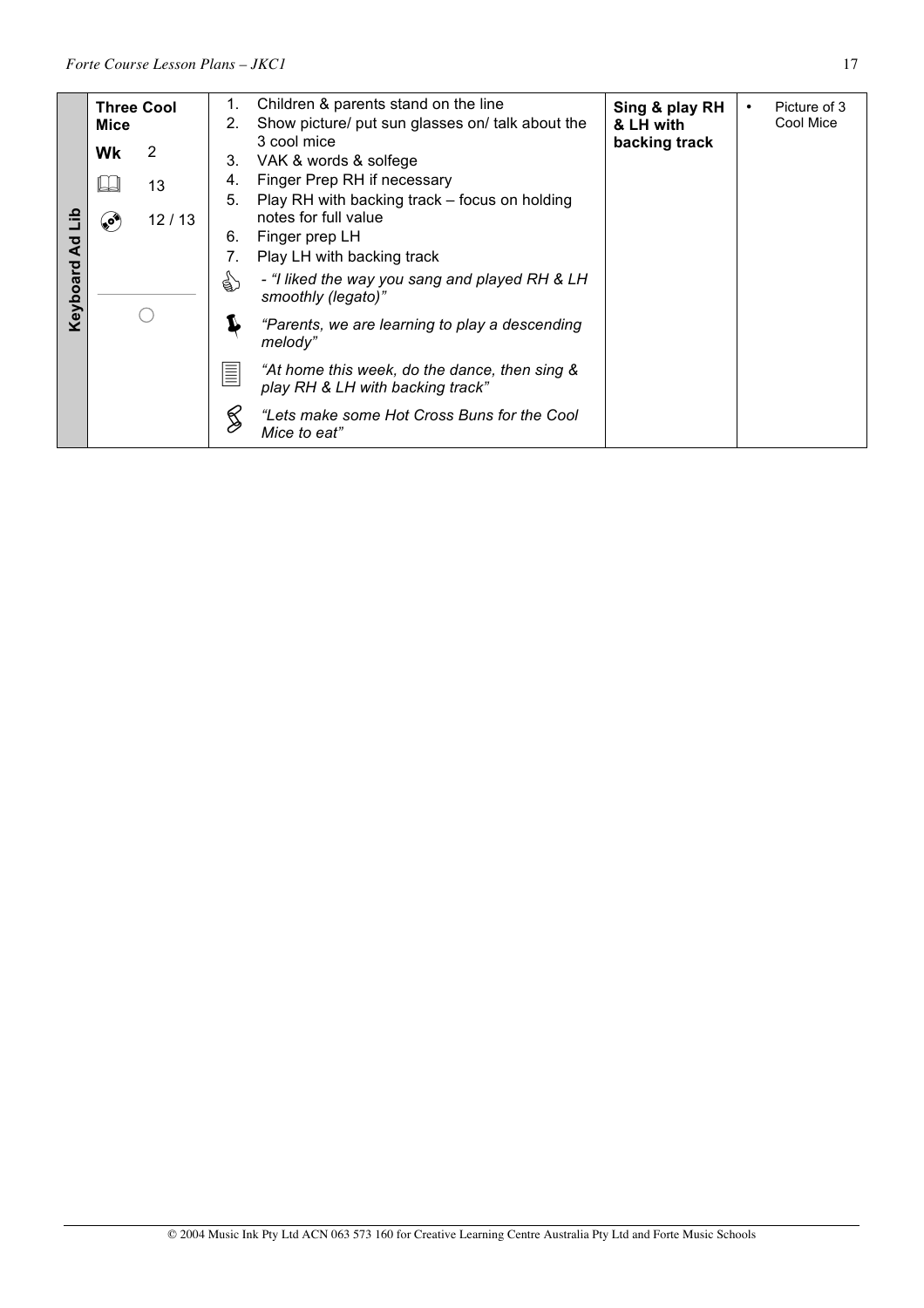|                      | <b>Hot Cross</b>              | 1.              | Children & parents sit in a circle                                                                                                                                                | <b>Actions &amp; sing</b>          | Picture/ Prop<br>$\bullet$           |
|----------------------|-------------------------------|-----------------|-----------------------------------------------------------------------------------------------------------------------------------------------------------------------------------|------------------------------------|--------------------------------------|
|                      | <b>Buns</b>                   | 2.              | Talk about Easter & Hot Cross Buns. Pretend to                                                                                                                                    | words &                            |                                      |
|                      | Wk<br>$\overline{2}$          |                 | put ingredients in a bowl to make a dough for Hot<br>Cross Buns                                                                                                                   | solfege                            |                                      |
|                      | $\Box$<br>14                  | 3.              | VAK & words                                                                                                                                                                       |                                    |                                      |
|                      |                               | 4.              | Pretend to put Mi, Re & Do into mixture                                                                                                                                           |                                    |                                      |
|                      | ۵<br>14/15                    | 5.              | VAK & solfege                                                                                                                                                                     |                                    |                                      |
| <b>Concert Piece</b> |                               | े हैं)          | "Well done! You sang all the notes while doing<br>the actions"                                                                                                                    |                                    |                                      |
|                      |                               | J               | "Parents, the Concert Pieces are longer, so we<br>learn small sections of the piece over several<br>weeks. At home, just focus on the elements that<br>we have covered in class." |                                    |                                      |
|                      |                               | $\equiv$        | "This week, sing the words, & then the notes<br>while doing the actions with backing track"                                                                                       |                                    |                                      |
|                      |                               | S               | "Do you remember your finger numbers? Let's<br>do the Tapping Song."                                                                                                              |                                    |                                      |
|                      | <b>Tapping Song</b>           | 1.<br>2.        | Children & parents sit in a circle<br>Do the 'Tapping Song' for RH & LH                                                                                                           | Tap the correct<br>fingers & sing  |                                      |
| Tapping Song         |                               | €               | "I liked your rounded fingers"                                                                                                                                                    | words                              |                                      |
|                      |                               | S               | "It's time to make a nice loud sound with the<br>bells"                                                                                                                           |                                    |                                      |
|                      | <b>Bells and</b>              | 1.              | Children & parents sit on the line                                                                                                                                                | Sing & play RH                     |                                      |
|                      | <b>Chimes</b>                 | 2.              | VAK words & solfege                                                                                                                                                               | smoothly with                      |                                      |
|                      | Wk<br>4                       | 3.              | Play RH with backing track                                                                                                                                                        | backing track                      |                                      |
|                      |                               | $\bullet$<br>4. | Challenge: LH/ HT<br>Imitation Drills RH: ddd   ddr   rrr   rrd                                                                                                                   |                                    |                                      |
| qi                   | 10                            |                 |                                                                                                                                                                                   |                                    |                                      |
|                      | ۹<br>8/9                      | ☝               | "I liked the way you remembered to hold the<br>long notes"                                                                                                                        |                                    |                                      |
| <b>Keyboard Ad</b>   |                               | J               | "Parents, in this piece the LH can be tricky, so<br>just playing the RH is OK"                                                                                                    |                                    |                                      |
|                      |                               | E               | "For HW, sing & play RH smoothly with backing<br>track"                                                                                                                           |                                    |                                      |
|                      |                               | S               | "We have a new dance to learn today, bring<br>mum to the middle for Turkey in the Straw"                                                                                          |                                    |                                      |
|                      | Turkey in the<br><b>Straw</b> | 1.<br>2.        | Children & parents stand in a circle<br>Show picture/ talk about turkeys flapping their                                                                                           | <b>Actions &amp;</b><br>words with | Turkey Prop/<br>$\bullet$<br>picture |
|                      | Wk<br>1                       | 3.              | wings, scratching for food and pecking the food.<br>VAK words                                                                                                                     | backing track                      |                                      |
|                      | IJ<br>$16 - 17$               |                 |                                                                                                                                                                                   |                                    |                                      |
| Ensemble             | کې<br>18/19                   | ☝               | "I liked the way that you did the turkey actions                                                                                                                                  |                                    |                                      |
|                      |                               | ₽               | like me in time with the music"<br>"Parents, for this ensemble, we are using the                                                                                                  |                                    |                                      |
|                      |                               |                 | rhythms we already know in a different order"                                                                                                                                     |                                    |                                      |
|                      |                               | $\equiv$        | "At home, do the Turkey dance and say the<br>words to the backing Track"                                                                                                          |                                    |                                      |
|                      |                               | ≶               | "Bring your Fun Books out for me to check"                                                                                                                                        |                                    |                                      |